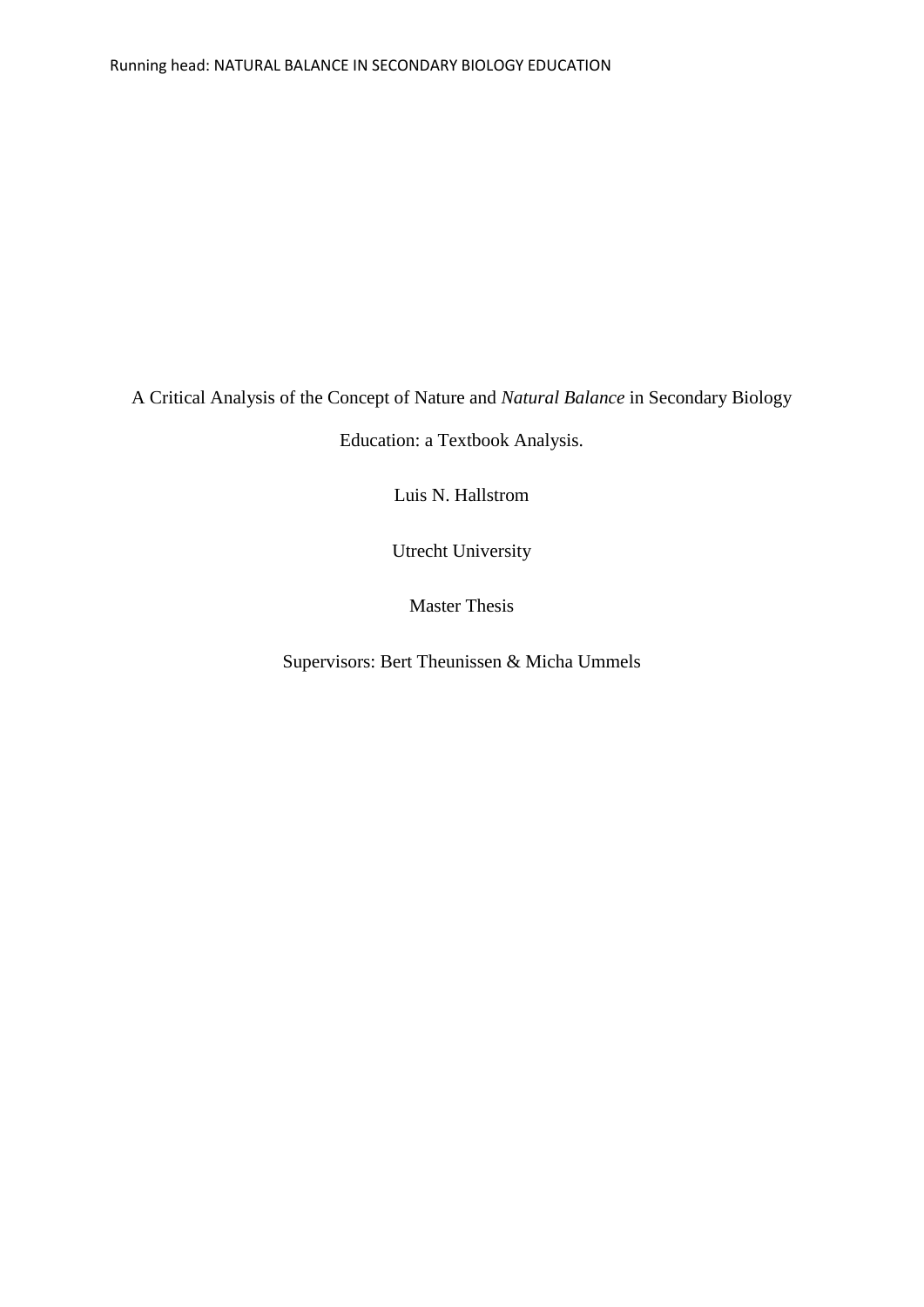#### Abstract

Your worldview influences how you view nature and how you approach conservation of natural systems. At the moment pupils from secondary education carry multiple misconceptions in regard to the concept of *natural balance*, possibly because of the image that is portrayed of nature by biology textbooks. This qualitative research describes what image of nature and natural balance three Dutch biology textbooks and two teacher guidebooks portray. The scientific consensus is that there is no such thing as natural balance. The outcome of the textbook analysis shows that textbooks present a mechanical image of nature regarding the worldviews and natural balance is still present in the form of *stable equilibria*. We advise teachers not to use textbooks as their sole source to prepare their lessons to prevent these kinds of misconceptions.

*Keywords*: secondary biology education, natural balance, population dynamics, anthropocentric thinking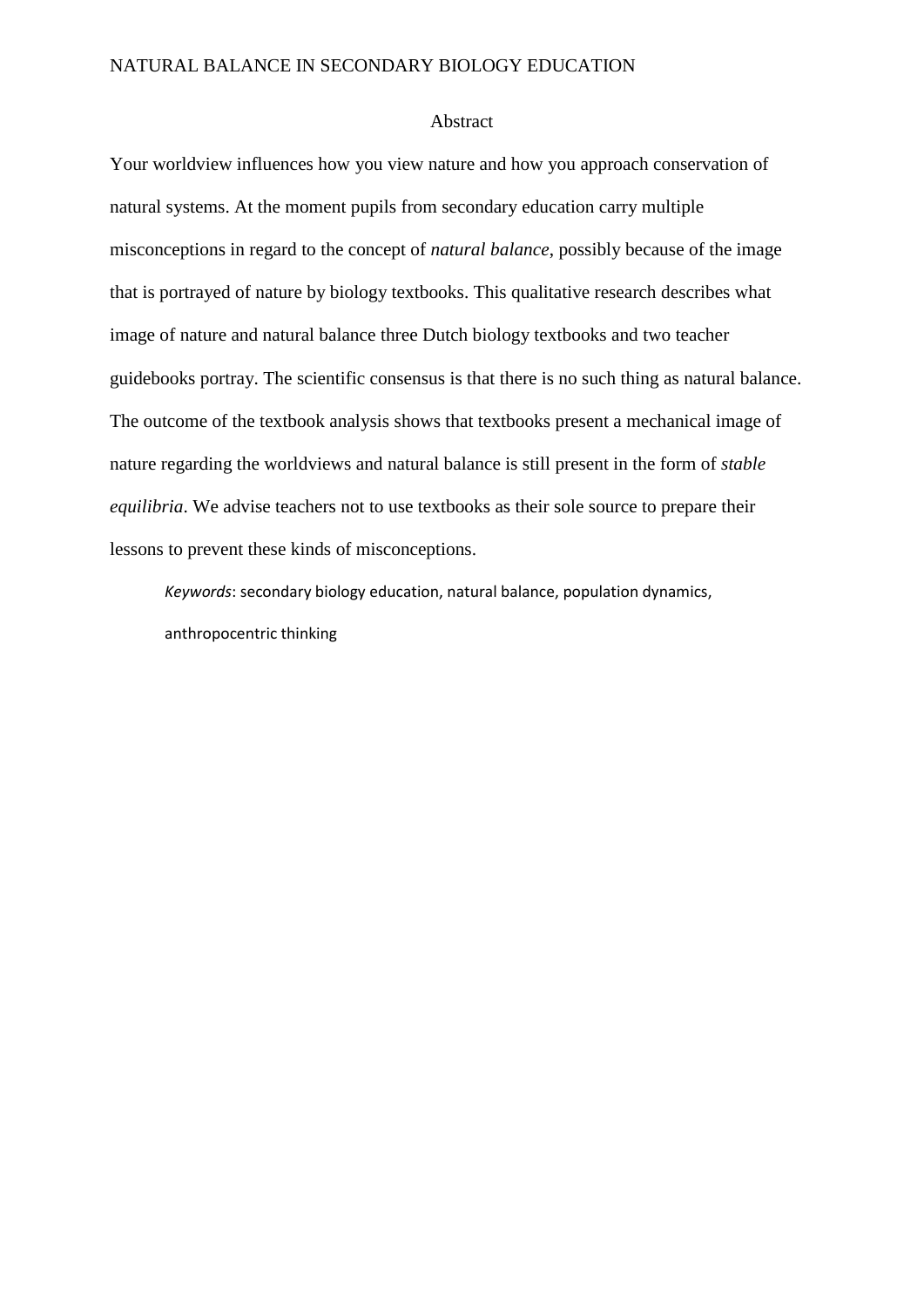A Critical View upon the Concept of Nature and *Natural Balance* in Secondary Biology Education: a Textbook Analysis.

## **1. Introduction**

### *1.1 Defining nature*

Defining the concept of nature is hard. You might consider a sanctuary nature. Or you might consider a park nature, or even your own backyard. In all of these definitions you can include or exclude humans. And then there is the concept of time as well: the park could *become*  nature after 200 years. Even though defining nature is hard, it is important to do so because the term is used on a daily basis. Especially within biology education in which the term nature is used even more frequently.

The Oxford English Dictionary defines nature as follows:

''The phenomena of the physical world collectively, including plants, animals, the landscape, and other features and products of the earth, as opposed to humans or human creations.'' This definition is how it is applied in most secondary educational texts and therefore also the

definition we will apply in this article.

A second issue of defining arises when you look at what you consider *healthy nature*. You might consider an ecosystem healthy when it is in balance and not undergoing change. Or, you could consider a collapsing or 'changing' ecosystem healthy as well. When we think about healthy nature, automatically a lot of assumptions arise: harmony, balance, stability. Most of these assumptions are clearly relevant in the context of an environment suitable for our survival. When speaking in a more general context, we cannot help but wonder if these are adequate assumptions (Botkin, 2012, p. 328).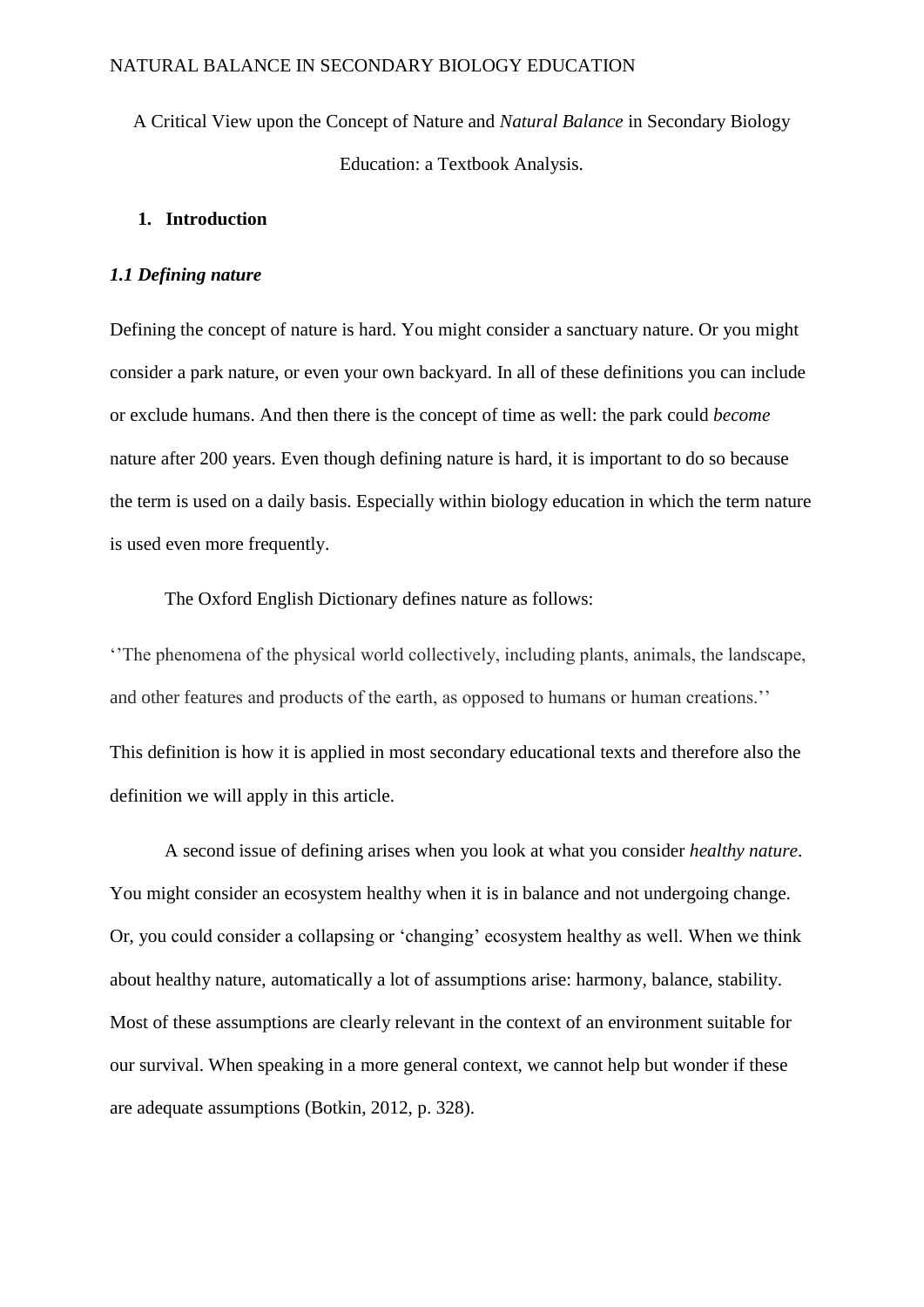The way you are taught to view the world influences how you view nature. If you are taught that there is a role and place for everything, this would create a different view of nature than if you are taught that nature is ruthless and constantly changing. The latter seems to be true when we look at population dynamics. There has not been one example of a population that has been stable for a period of over 50 years (Botkin, 1990, pp. 25-43).

This brings us to the concept of *natural balance.* Natural balance (NB) is a balance that arises naturally, without the influence of humans. The belief in such a balance fits the idea that nature is healthy if it is stable. A good example is the Oostvaardersplassen in the Netherlands. The Oostvaardersplassen is a sanctuary in the middle of the Netherlands. For the past few decades the general belief has been that an equilibrium would arise between the species of large herbivores that have been introduced by humans (see Box 1 in the theoretical background section).

## *1.2 The societal problem*

You have two motives for believing in NB: (1) the teleological motive; your religious and spiritual history make us see the balance and (2) the evolutionary motive; your need for structure and stability in order to survive. You cannot survive without a stable environment and/or, it has certain evolutionary advantages to try to keep your surroundings as stable as possible and to recognise it when it is not stable. Therefore you consider it self-evident to assume the reality of the concept of NB.

One of the main tasks of biology education is to present a scientifically adequate, realistic image of nature and this cannot be done by teaching concepts that are merely projected upon nature by ourselves and that lack scientific support. By teaching misconceptions you could confuse pupils or even prevent pupils from learning new information which is academically correct (Butler, 2015). The contemporary scientific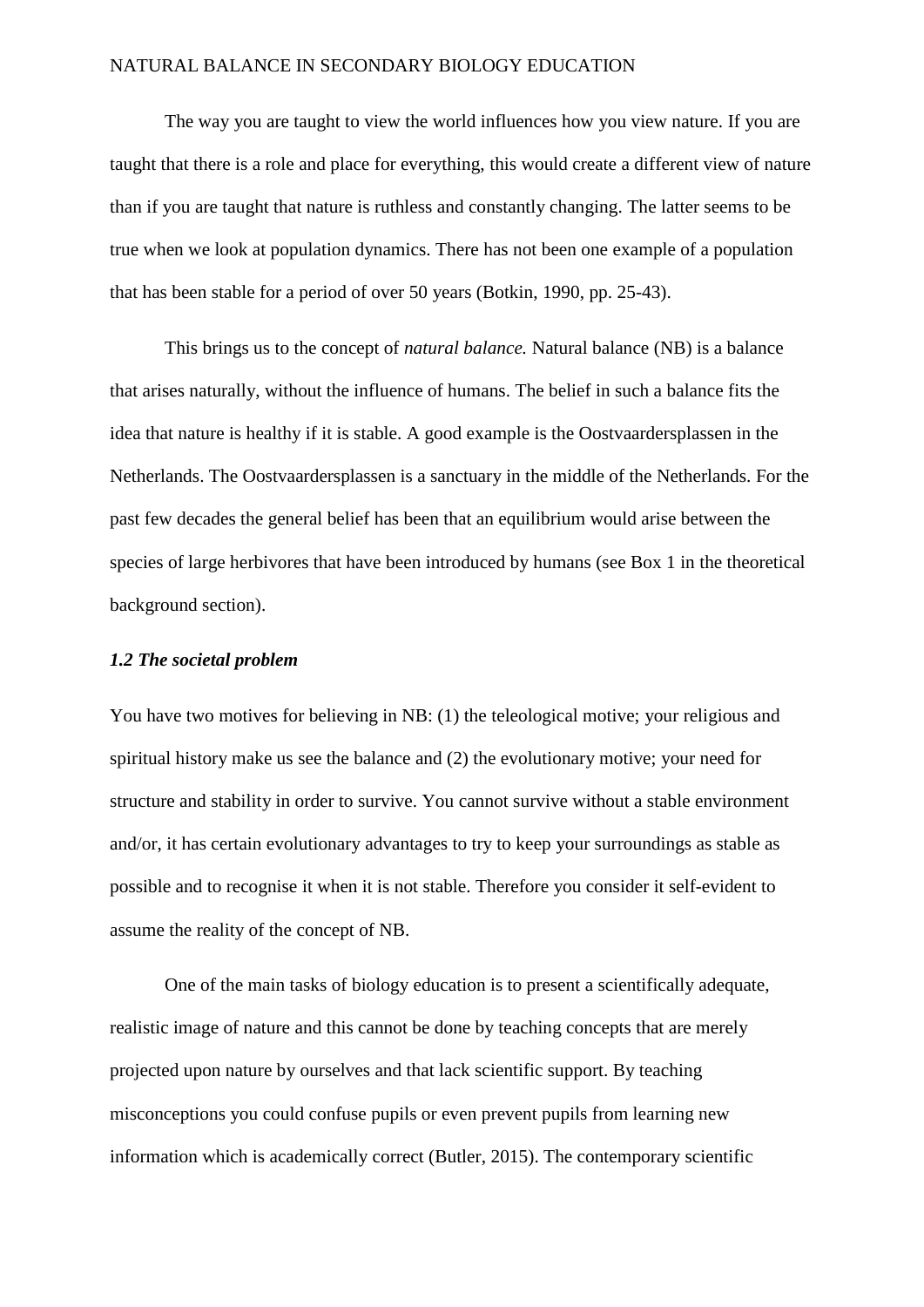consensus is that there is no such thing as natural balance (Botkin, 1990, p. 15; Kricher, 2009, pp. 16, 83).

To teach the concept of NB to the new generation is problematic. It is contradictory to the current paradigm, the theory of evolution, in which change and adaptation are the main concepts. By implying there is such a thing as NB*,* to which a population would *naturally* return if undisturbed, you are implying it will not change. While change is the foundation of the theory of evolution. The theory of evolution states that there is selection on an individual level, not on the level of a group or even a whole population or whole ecosystem. The latter would imply there is a super-natural power regulating the population and that there is some sort of design or a preferable state for this population to occur in.

Sometimes group selection is confused with kin-selection. Kin-selection is not the same as group-selection. The theory of kin-selection states that selection is still on an individual level even when the characteristics that are selected upon do favour the group. Richard Dawkins (1979) wrote an article about the 12 misunderstandings of kin-selection, of which group selection is also mentioned as one of the misunderstandings. In the introduction of the book *Adaptation and natural selection: A critique of some current evolutionary thought* the existence of group selection is also mentioned as a misconception which has never been scientifically proven (Williams, 2018, p. vii).

## *1.3 Research aims*

This research aims to give a complete overview of all the views of nature that are presented within Dutch biology education. One additional aim of this research is to point at possible inconsistencies, both explicitly and implicitly present in the curriculum. To do this first of all we will treat a brief history of ecological beliefs of the previous century. Followed by an explanation of the three worldviews that have been described by Botkin: the mechanical, the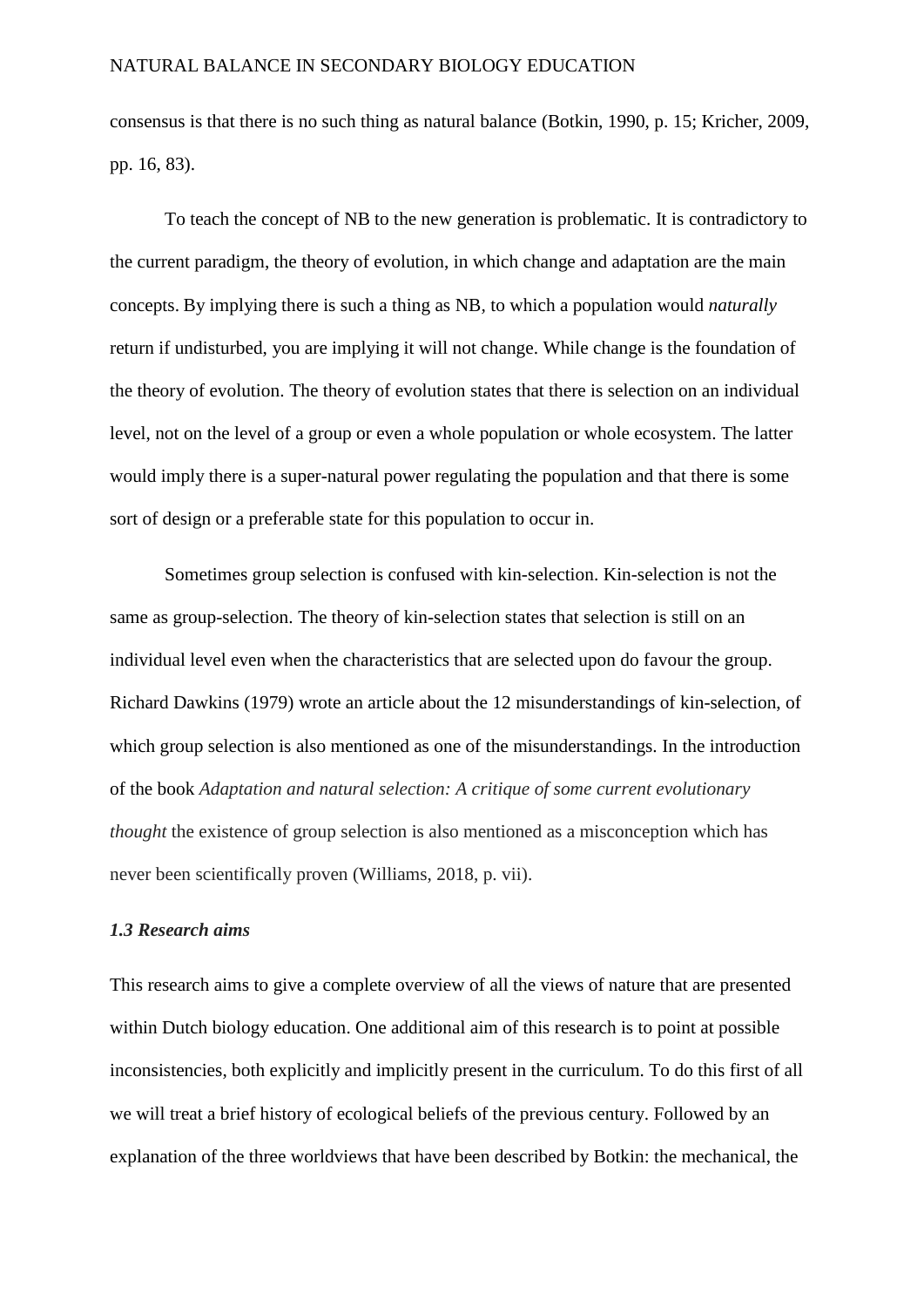divine and the organic. Botkin states in his books that the worldviews from which you reason also carries certain projections (Botkin, Discordant Harmonies, 1990; 2012).

This research does not aim to give the perfect recipe of how to present nature. Because textbooks are a good representation of what is eventually taught in class (Caravita, 2008; Chiappetta, 2007, p. 1863) and play a crucial role in ensuring that the goals of the curriculum are met (Ramnarain, 2016), we have chosen to analyse the text and images in effort to meet the aims of this research.

We expect that the topic of NB is still present in biology textbooks in the form of *stable equilibria* and *self-regulation*. The relation between these terms can be explained as follows. There is a correlation between stable equilibria, self-regulation and NB. Selfregulation on the level of the ecosystem implies forces that would regulate the ecosystem itself. This is the mechanism behind the equilibria. Without self-regulation these equilibria would never be able to arise, as there would simply not be enough time for them to arise. The concept of NB is the paradigm in which self-regulation will cause populations to be in equilibrium with one another (if left undisturbed for a substantial amount of time).

The two main questions addressed in this article are:

*Do Dutch biology textbooks portray nature as in a state of natural balance characterized by stable equilibria, self-regulation and disturbance?*

*What is the dominant worldview from which the textbook is approaching the concept of nature and what are the consequences of this approach for how nature is portrayed?* 

In the theoretical background the worldviews and their influence on education and the concept of NB has been explained. The origin of the concept of natural balance and a brief history of ecology and ecology in education will also be treated. To be able to answer the research questions mainly the textbook analysis will suffice. In addition, we have held interviews with the lead editor of each of the textbooks. The aim of the interview was to get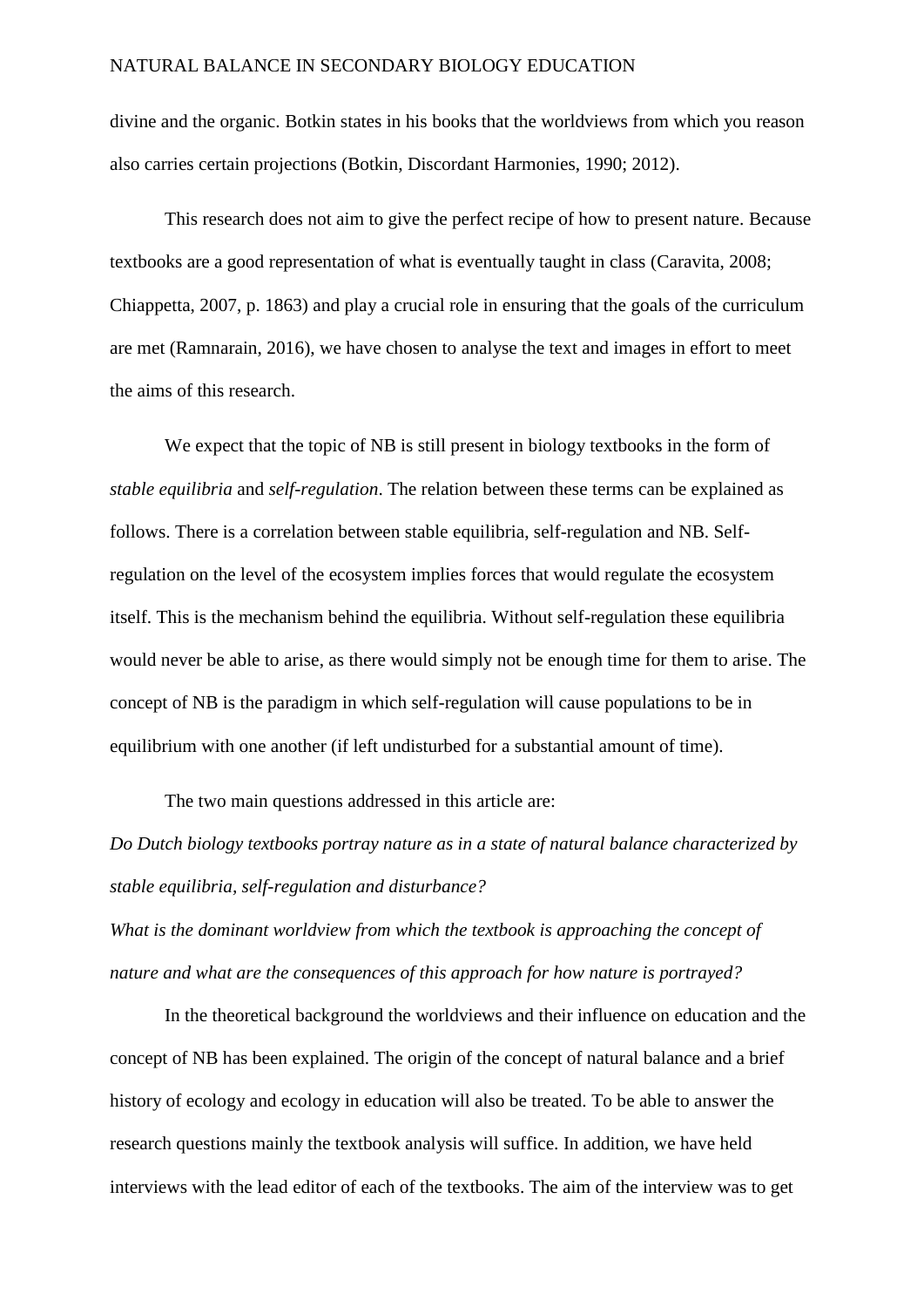more insight in the development of the textbooks and the personal views of the editors regarding natural balance.

## **2. Theoretical background**

## *2.1 Origin of the concept of natural balance*

Within secondary biology education the concept of NB has been taught for most of the twentieth century, following the rise of ecological thinking since the beginning of the twentieth century. The most known are probably Alfred Lotka (1925) and Vito Volterra (1928) whom devised several models in the twentieth century. These models are predatorprey models describing population dynamics in an ecosystem. Most graphs show a wave-like, more or less stable, interaction between predator-prey relationships (Figure 1). These were soon accepted within the scientific community as to be true to nature. Thus it was suggested that predators and prey are in a state of dynamic, but relatively stable equilibrium. In other words: predators and prey *regulate* each other in an ecosystem.

However, the model turns out not to represent predator-prey relations accurately in reality: it is a model, nothing more, and it is rarely, if ever, found to be correct in nature (Hamilton, 2005; Botkin, 2012, pp. 56-60). In Figure 2 the interaction between a predator and prey is shown, which have been monitored for over 50 years. These numbers show little to no resemblance with the Lotka-Volterra model that is shown in Figure 1. Budianky (1995), a former editor of the journal Nature and a Harvard degree in applied mathematics stated about two decades ago: ''the simplistic mathematical models of predator and prey interactions still presented in practically every elementary or population biology textbook have less to do with biological reality than with the charm of simple, apparently mathematical relationships''.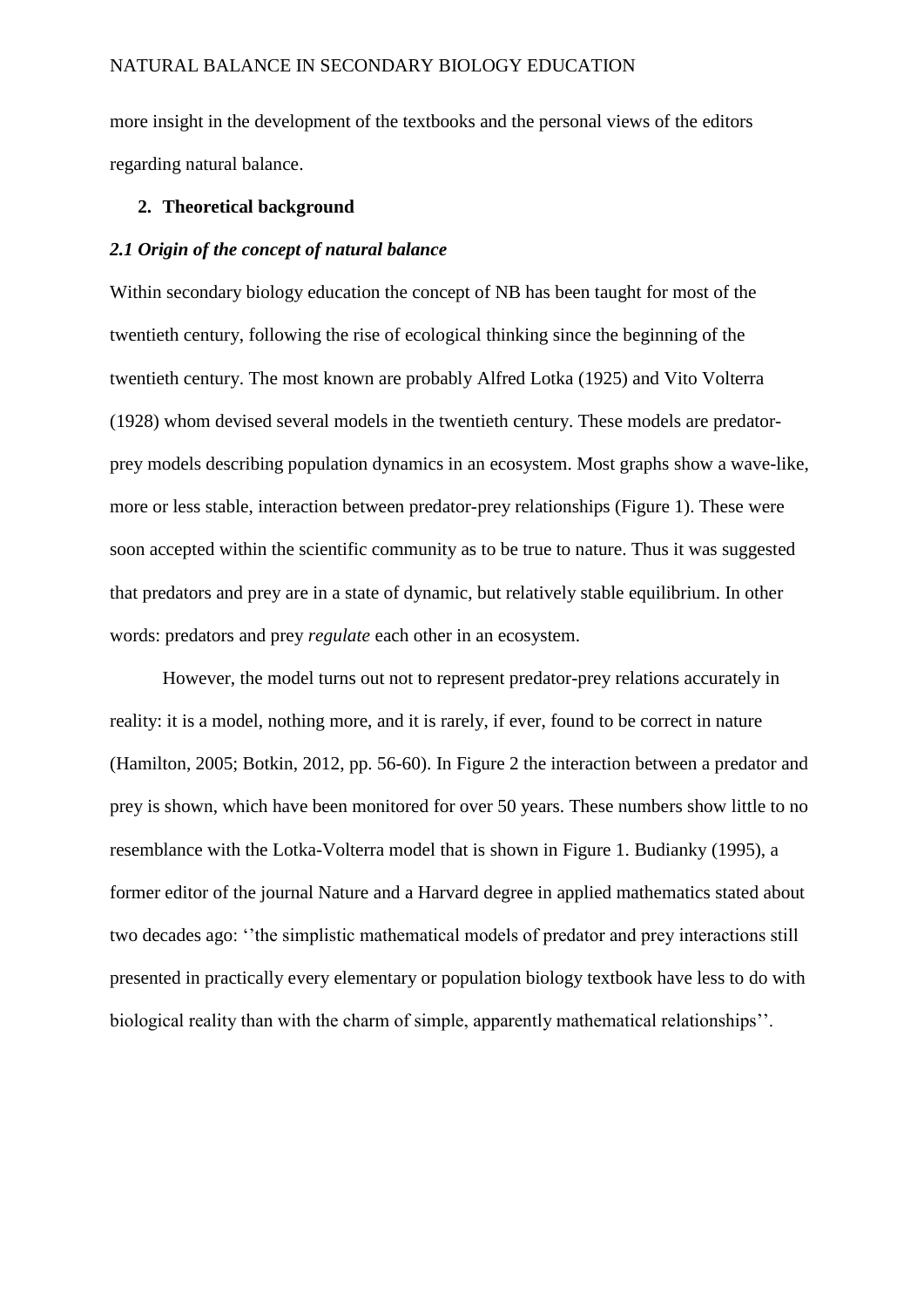

Figure 1. A theoretical Lotka-Volterra predator-prey model.



Figure 2. An example of one of the world's longest monitored predator-prey populations in Isle Royale in North-America from 1959 to 2010. The numbers of moose and wolf go further back than 1959 but, from this year the estimations have been calculated by the same method and are considered to be more accurate. Figure originates from the book *The Moon in the Nautilus Shell: Discordant Harmonies Reconsidered* by Botkin (2012, p. 59).

Some other assumptions arose in the mid-twentieth century in relation to stability.

Many naturalists and ecologists believed that *nature is unhealthy if unstable* (Gough, 1993, p. 611). Leopold (1970, pp. 197-200) who had a great influence on his peers within the ecological community, is an example. In his essay *A Sand County Almanac* he describes the American landscape and the degeneration of the environment because of the Dust Bowl in the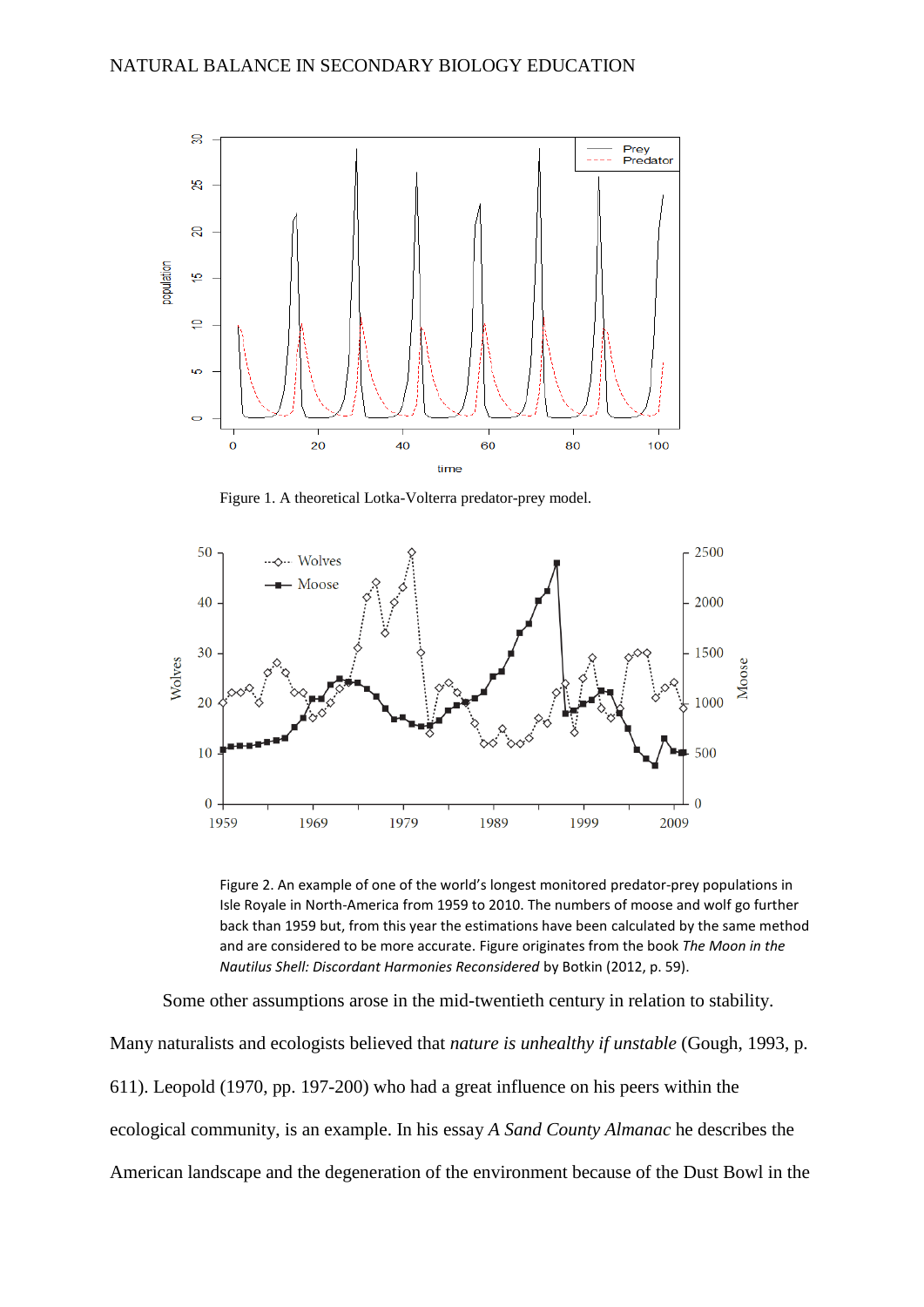1930s. Severe drought caused sandstorms and major loss of agriculture on the North-American and Canadian prairies.

Biology education has been in line with the beliefs of ecologists, who have been convinced that a NB would arise within most ecosystems if left undisturbed (Sprugel, 1991) no matter if we take a population of large mammals with or without the top-down control of a predator, for example. In the presence of a predator the presumption was that the Lotka-Volterra model would arise (Berryman, 1992). In absence of a predator the carrying-capacity of the area would bring forth a stable number of individuals (Botkin, 1990, p. 21).

Similar predictions have been made for a sanctuary in the middle of the Netherlands, the Oostvaarderplassen (OVP). In this rewilding experiment the expectation has been that natural equilibrium would arise between the species of large herbivores introduced. The OVP is used as an example of contemporary nature conservation within this research (see Box 1). In the past five years there has been a lot of discussion if NB will ever arise within this area.

#### Box 1

#### *Brief description of the sanctuary the OVP.*

The OVP is an area of about 5,5 thousand hectares in the middle of the Netherlands. This area is the home of many birds and rodents, as well as some populations of large herbivores more recently introduced. We chose this sanctuary as a case-study because public opinions are divided and policy is highly debated at the moment. The initial idea was to leave this area to the 'natural' condition and that humans should intervene as little as possible, after which, a NB would arise between the species of large herbivores. The wetlands have been populated with Konik-horses, Heck-cattle and Red deer in the early nineteen-nineties. The goal of this experiment was to recreate a piece of wilderness in the Netherlands. This meant a part of the population would die each winter but the populations would stabilize as the exact carrying-capacity of the area would be met. The latest update upon the actual policy applied is that human intervention will be necessary and a substantial part of the populations will be transferred elsewhere (NRC, 29-11-2018; NRC, 10-12-2018).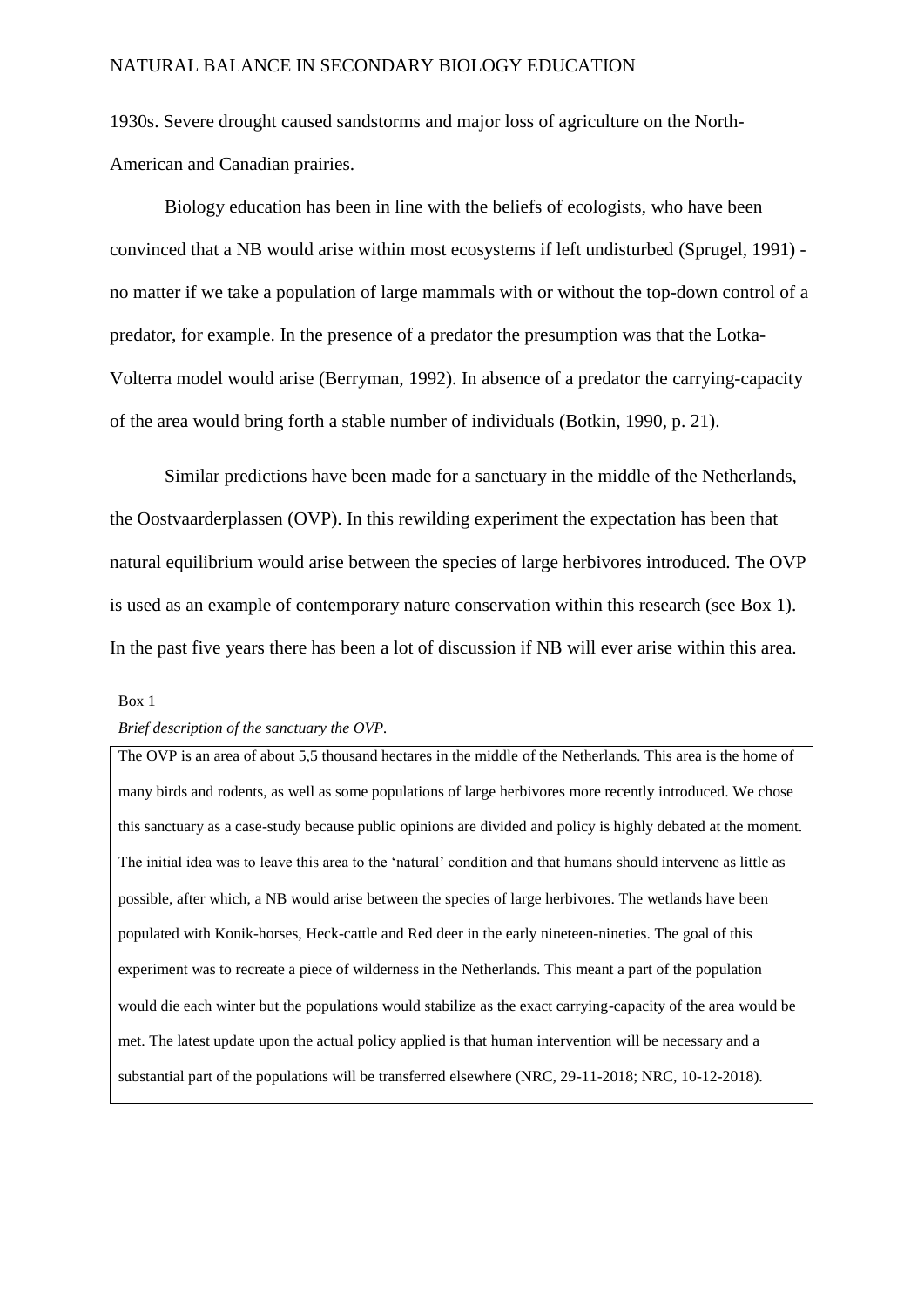#### *2.2 Views of nature*

Daniel Botkin has written a book *Discordant Harmonies* in 1990 on the problematic aspects of the idea of harmony in nature and, about two decades later, a reaction at the reviews of his own work (2012). In both books he arrives at the conclusion that our worldview highly influences the way we view nature. A worldview can be defined as follows: a theoretical framework that you use to make sense of the (natural) world around you.

Botkin describes three different worldviews: the mechanical, the divine and the organic worldview (1990, pp. 13-14). Each of these worldviews has been the dominant view for a certain period within the Western World in the past 2000 years. The views will be used as a tool to analyse and classify the texts and images and are therefore described briefly in the following paragraphs. Table 1 describes how each of the views relates towards nature conservation and how each view relates to NB.

- The mechanical view; nature is viewed as a machine. However complex, if studied adequately, natured can be fully understood and 'fixed' when necessary. Within this view certain assumptions are made, for example every population of species within an ecosystem has an exact carrying capacity that can be calculated (Botkin, 1990, pp. 19- 23). A Newtonian worldview, which views the universe as a clockwork, has been the foundation for this view. Botkin (1990, p. 104) argues: ''Descartes and Newton built the foundation from which the organic idea was supplanted by the machine-age [mechanical] idea''.
- The divine view; nature is viewed as perfect. The divine view is deeply rooted within certain religious beliefs. Nature, if undisturbed by humans, is in harmony; each species has its own place and role within the ecosystem. The teleological assumptions are clearly present within the divine view, as well as the distinction between nature and man. Teleological can be explained as follows: to be convinced that every organism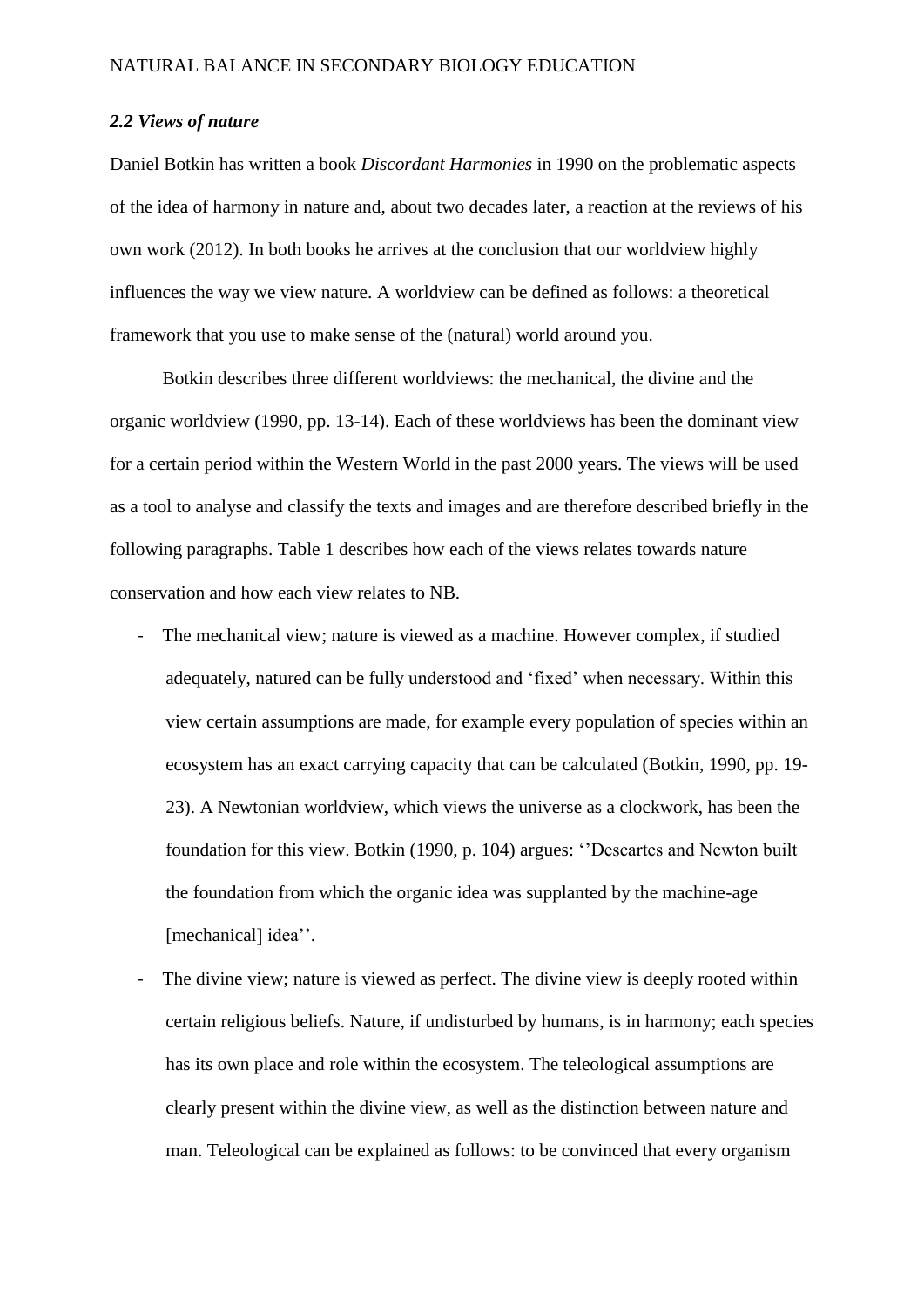and ecosystem has a goal (*telos* is Greek for goal) and is created according to a design. To give an example, the goal of predators is to regulate prey populations (Botkin, 2012, pp. 100-106). A teleological assumption would be that there is a form of topdown control or god-like power, which keeps these populations from extinction to be able to pursue their pre-designed goals.

- The organic view; nature is viewed as a living system. This view is more dynamic compared to the other two views: nature is viewed as ever-changing. Sometimes the whole of the earth is referred to as living, as one superorganism. A living organism passes through certain stages: birth, youth, maturation etcetera (Botkin, 2012, p. 124). Within this analogy each ecosystem can be considered an organ of the superorganism. Consequently, if too many cells die the whole organ dies. If this would concern a vital organ, this would cause collapse of the whole organism. Just like an organism has homeostasis, a superorganism/earth would also have feedback mechanisms which regulate certain processes. However, Botkin notes that the element of chance is present more clearly within this view than in the other two views; the superorganism could die prematurely just like any other organism (Botkin, 2012, p. 124). Death itself is not considered unnatural from an organic point of view, but a part of nature.

Policy-makers of nature conservation have different worldviews of nature and these views influence what choices they make (Holling, 1973). The first two views, the mechanical and the divine worldview, would be considered *anthropocentric* and the last view, the organic worldview *ecocentric*. Anthropocentric can be defined as: reasoning from a human-centered point of view and regarding humans as being supreme in relation to other organisms. Ecocentric can be defined as: reasoning from a nature-centered point of view in which all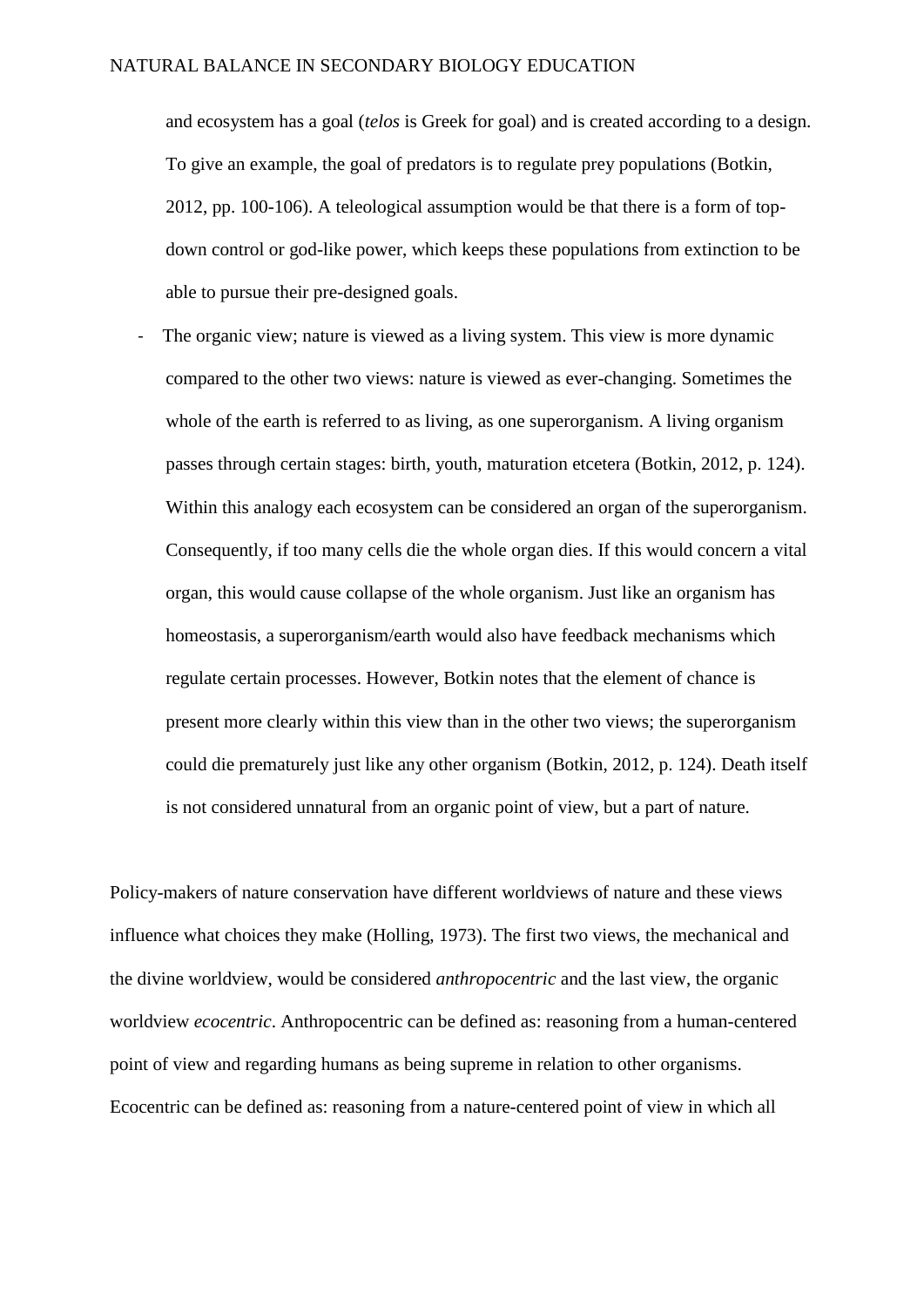organisms are of equal value. These two terms are often applied in an environmental philosophy context, for example in the work of Arne Naess (1973).

We give an example of an approach to nature conservation policy for each of the views in Table 1. In addition we also mention how each view relates to NB. In each of the views we start from the assumption that the ecosystem is producing less and less biomass.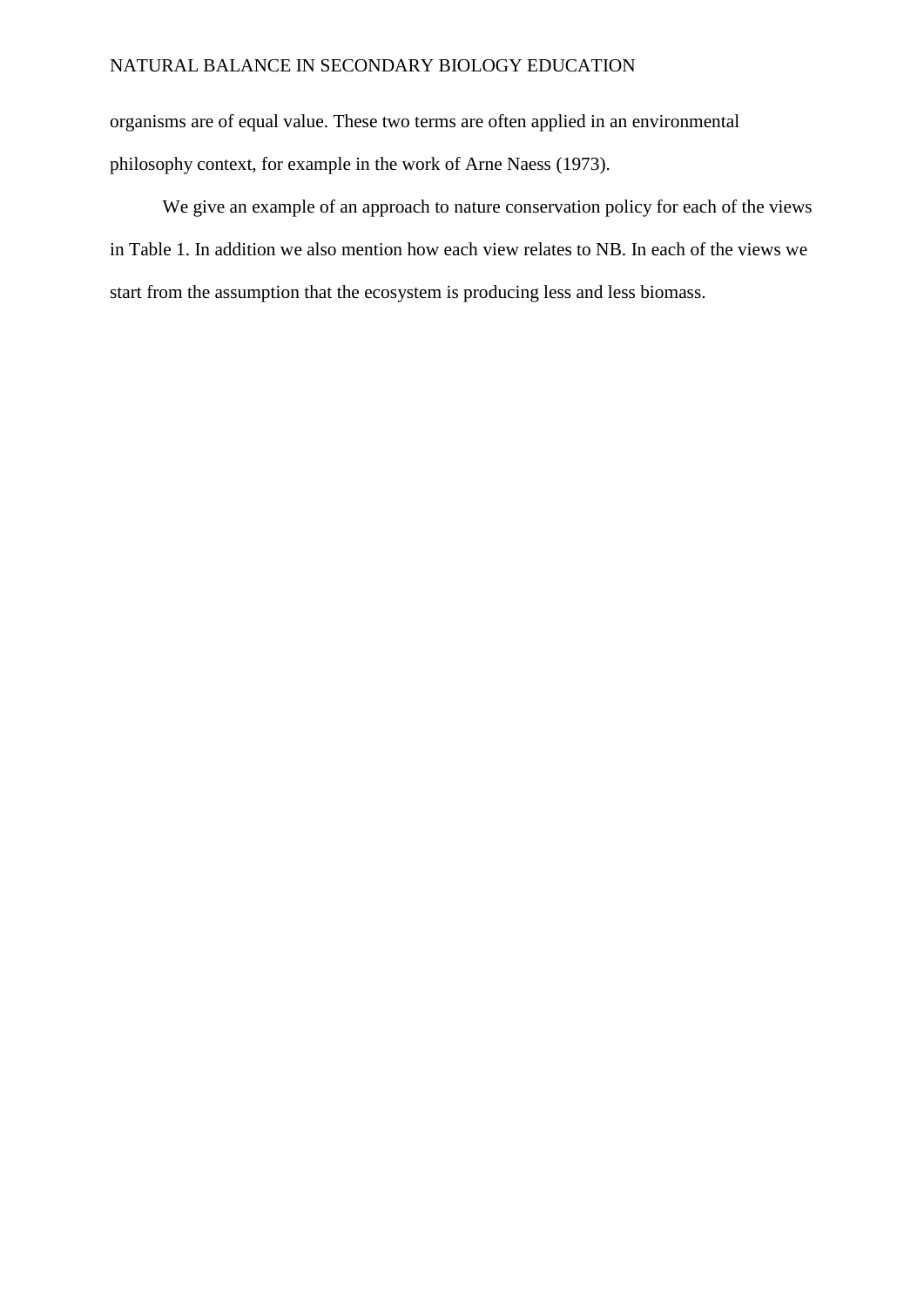#### Table 1

l,

*Examples of Nature Conservation Policy and relation to NB from a Mechanical, Divine and Organic View. In each of the views it is assumed that the ecosystem is producing less and less biomass.*

| View       | Nature conservation approach                                                                             |
|------------|----------------------------------------------------------------------------------------------------------|
| Mechanical | From a mechanical point of view, you would try to fix the ecosystem by analysing the ecosystem and       |
|            | developing a variety of models. A possible conclusion could be the introduction of a predator into the   |
|            | ecosystem that controls the herbivore population, the latter again controlling the primary production,   |
|            | hence the biomass production will increase. Another approach could be to genetically engineer one of     |
|            | the primary producing species to be more resistant against abiotic stress (Botkin, 1990, p. 131). The    |
|            | motive of this approach is that the biomass production and thereby the availability of natural resources |
|            | will increase.                                                                                           |
|            | This view developed from an anthropocentric point of view in which NB does not exist. Balance can        |
|            | arise but this balance is always human induced and does not occur naturally.                             |
| Divine     | From a divine perspective it is most likely that you reach the conclusion that humans disturbed the      |
|            | ecosystem. By exploiting too many of the natural resources and removing them from the cycle, for         |
|            | example. Therefore a logical approach would be to stop humans from exploiting the system and let the     |
|            | ecosystem return to its natural harmonious state. The motive for this approach could be either           |
|            | anthropocentric, wanting to increase natural resource availability or giving the system time to recover  |
|            | and try a different, less intervening form of exploitation.                                              |
|            | This view developed from an anthropocentric point of view and in which NB does exist.                    |
|            | Nature is in harmony and will return to its original state of balance if left undisturbed.               |
| Organic    | An organic view would apply different policy. From an organic point of view, you could also come to      |
|            | the conclusion the ecosystem is out of balance. However, this state of imbalance, if this would refer to |
|            | decrease in natural resources, would not be labelled as 'bad' immediately. The causes would be           |
|            | researched and the ecosystem studied. Maybe the imbalance is due to a shift in species composition. An   |
|            | approach could be to do nothing, as long as not all the nutrients are exploited from the system. Change  |
|            | would be monitored, with a focus on system formation.                                                    |
|            | This view developed from an ecocentric point of view in which NB does not exist. Because nature is       |
|            | ever-changing there is no returning to a certain <i>balanced</i> state.                                  |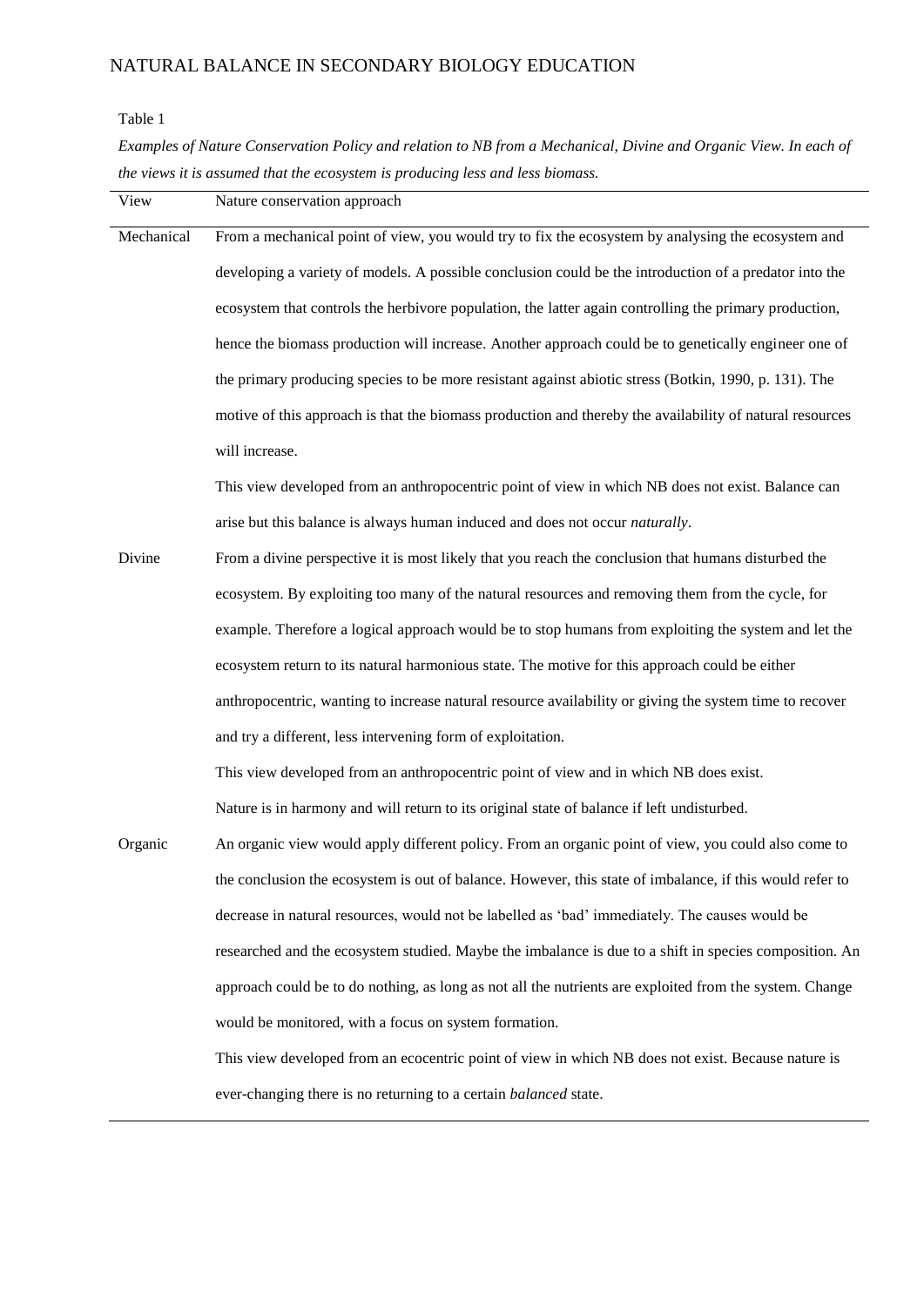We would like to stress that none of these views is intrinsically of higher quality than any of the other views. These views are merely used instrumentally within this research as a framework to be able to categorize texts and interviews. As for policy, there is not one view that is the most adequate strategy for conservation of a certain natural system. As nature itself is endlessly changing, so should policy (Berendse, 2016, p. 34; Botkin, 2012, p. 221).

## **3. Methods**

#### *3.1 Data collection*

In total five books have been selected for analysis: three textbooks and two teacher guidebooks. This selection has been made to get a complete picture of all the books that are available for biology teachers in secondary education. The three textbooks that have been selected are: *Nectar*, *BiologievoorJou* and *10voorBiologie*. The two teacher guidebooks that are available for biology teachers in the Netherlands are: *Campbell Biology* and *Ecology: Learning and Educating*. These have also been selected because, besides previous textbook editions, the current textbooks are based upon the teacher guidebooks. Thus with this selection, we aim to be able to indicate possible discrepancies between the textbooks and the teacher guidebooks.

From the series of biology textbooks, the pre-university level (VWO in Dutch) and the fourth year of secondary school were selected. Within this year the pupils (16/17 years of age) are introduced to the discipline of ecology and sustainability as two separate chapters.

The most recent version of each of the textbooks has been selected. The chapters Ecology and the Environmental section have been selected plus the species evolution part from the Evolution chapter. The same selection of chapters applies for the teacher guides. The Evolution chapter is relevant to include to examine how the textbooks treat the evolution of groups and populations. The exact sections of each book that have been analysed can be found in appendix A.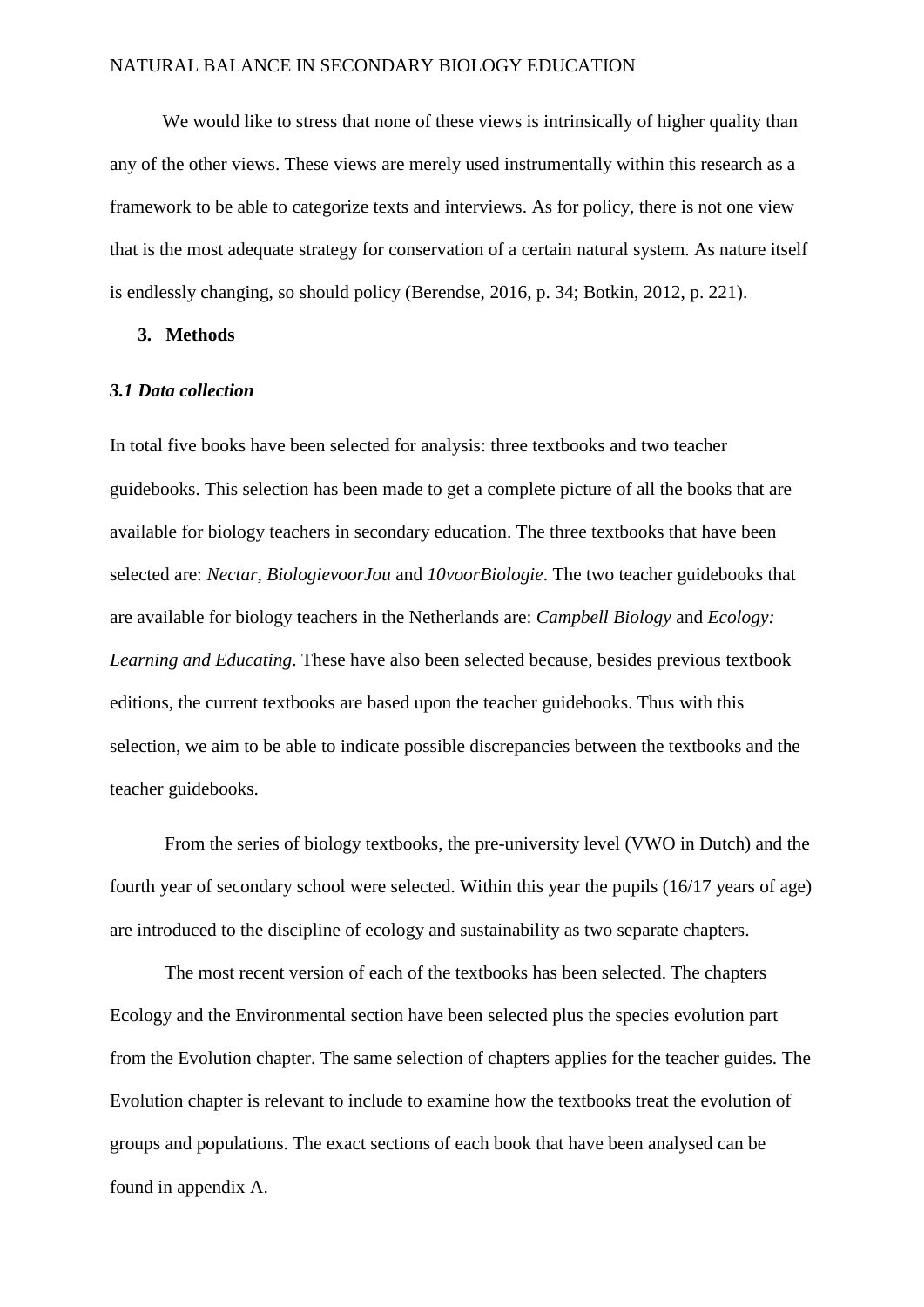The total number of pages that have been analysed consisted of 362 images and 382 pages of which 102 pages were webpages. We have referred to all pages as textbooks, also *10voorBiologie* which is an online method. The images have been analysed with the same grid that has been used for the texts.

## *3.2 The textbook analysis*

In order to analyse the texts and images we have developed a grid. The stages in development consisted of a pilot and coding of a sample of text by a second coder. Inconsistencies between the coders have been discussed after which some adjustments were made, for example removing entire categories. The total selection of texts has been analysed by the same researcher. The grid is based upon a design from Caravita (2008, p. 111).

The grid comprises three categories: *equilibria, disturbance* and *worldview*. The aim of the grid is to measure to which extent the textbook leans towards one of the worldviews. The other two categories are quantitative: the frequency of equilibria and disturbances are measured.

Within the first category, equilibria, the exact word count or a direct derivative of the word equilibrium, for example *equilibrium-point*, have been counted. Besides the word count has been monitored if the text mentioned a *stable* or a *dynamic* equilibrium. A stable equilibrium indicates that there is one equilibrium point, a dynamic equilibrium indicates that there are two or more point and the equilibrium could move from one point toward another. By measuring this additional information we hope to get a better indication of how equilibria are used within the texts.

The second category, disturbance, needs some elaboration. By stating that something can be disturbed it is implied that there is a *steady state,* only something that is stable can be disturbed. We also assume that it is implied that this steady state is preferred above other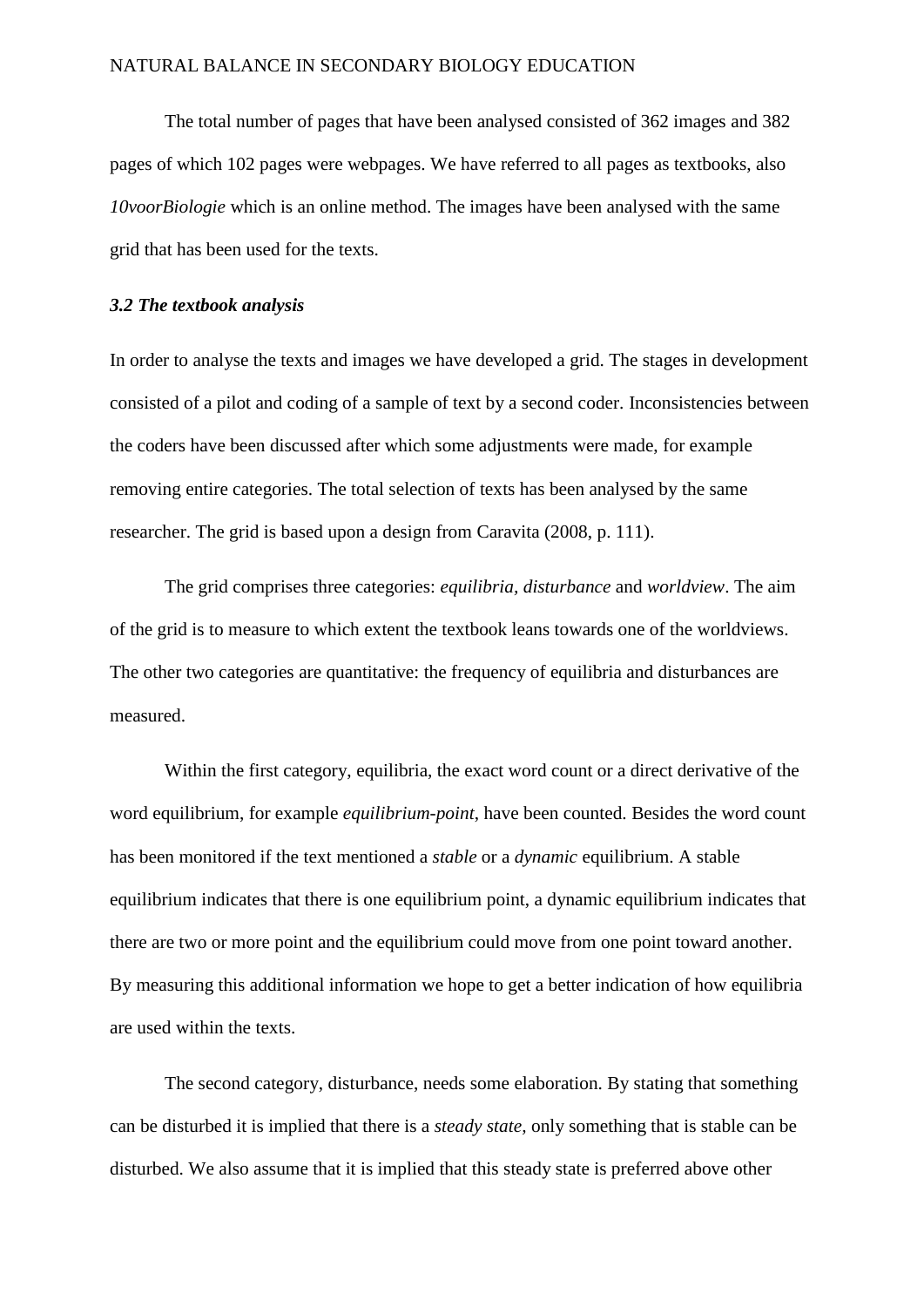states of, for example, imbalance. This category only gets a positive scoring if the disturbance is mentioned in relation to a population or the entire ecosystem. We have also monitored if the reference was regarded as due to human influence. By doing this the level of anthropocentric or ecocentric thinking can be measured. If the majority of all disturbances are caused by humans, we can conclude that the textbook is reasoning from an anthropocentric point of view and vice versa.

The third category, worldview, has been explained in the theoretical background. We have given some examples of how each of the three worldviews could occur in the texts: (1) examples of mechanical references: a change in the DNA of an organism, introduction of a natural enemy, calculations of maximum sustainable yield, calculations of carrying capacity or other calculations with exact numbers;

(2) examples of divine references: separate humans and nature, place boundaries, give nature a holy status in order to protect it;

(3) examples of organic references: consciously let an ecosystem change, refer to dynamics aspects of nature, accept imbalance as part of nature, refer to extreme death events.

Do note that a section of text may get multiple scorings in the worldview category. Unlike the other two categories, the worldview category is not mutually exclusive. We chose this method since we want to capture to which extent the textbooks lean towards one of the worldviews. If we made the category mutually exclusive we would lose some of the nuance in the texts.

## *3.3 Examples of scoring*

We have depicted an example of scoring with an actual example from one of the textbooks for each of the categories on the next two pages. All the examples originate from the same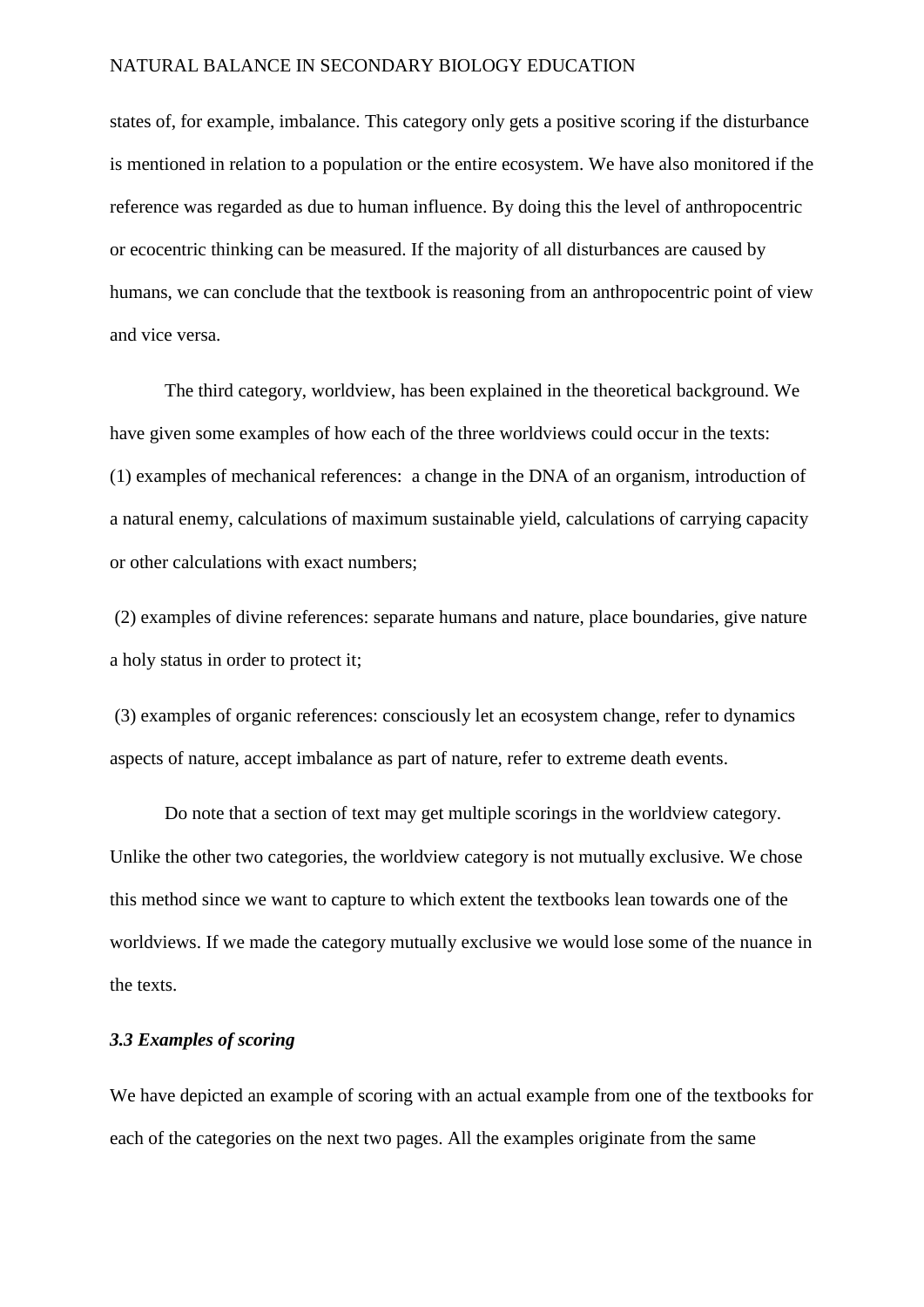textbook, *10voorBiologie,* and are presented in italic. The original example which are in Dutch can be found in Appendix B.

### *The equilibrium category*



*Figure 3. S-curve*

*After exponential growth an equilibrium arises (10voorBiologie, p. 23.4.3).*

This section, figure 3 plus the description, has been scored as a *stable equilibrium*. Even though you see a fluctuating line in the end of the graph, the figure indicates that there is one state of population density which is fluctuating annually. This is confirmed by the text underneath the figure. The axes show *population density* on the y-axis and *time* on the x-axis.

#### *The disturbance category*

*If an invasive species reproduces exponentially, this has consequences for the ecosystem in which this takes place (10voorBiologie, p. 23.4.4).*

The example above has been scored as a *non-human disturbance.* While the word *consequence* is neutral if applied in an academic text, we are convinced that in this context it is implying *negative consequences*, that is why we have chosen to attribute scoring in the *disturbance* category. We chose to score a non-human scoring, since the textbooks linguistically make a distinction between man and nature, and we assume this is the case when using the term 'species' as well. To be more specific, we assume that the term *species*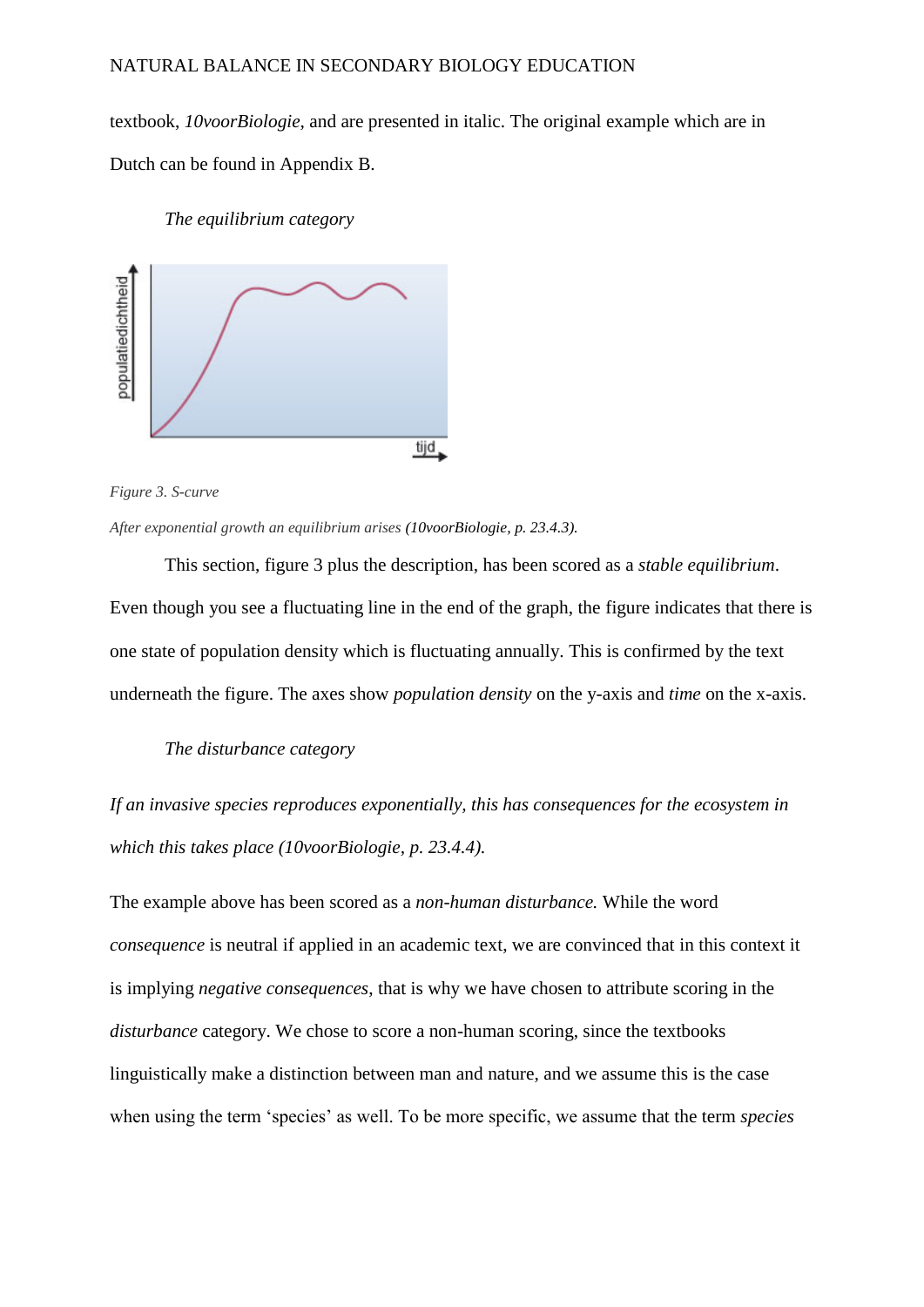are all the organisms apart from humans, which are referred to as 'humans'. In addition, humans are rarely referred to as invasive species.

## *The worldview category*

*An example: let's say a plant makes 5 grams of glucose in one day. The plant burns 3 grams a day, what remains is 5 – 3 = 2 grams a day to invest in growth. These 2 grams are 'available' for the ecosystem, for example to be eaten. That is why we can call this productivity of the ecosystem: this is the net primary production per unit-area per year (10voorBiologie, p. 23.7.2).*



## *Figure 4. Net primary production.*

The text above figure 4 has been scored as a *mechanical reference.* The assumption that we can study nature and come to exact numbers, is clearly present. The latter is one of the key elements of the mechanical worldview.

Figure 4 has been scored as a mechanical reference as well. Even though the figure is repeating what is written (the concept of net-primary-production) it gets an individual scoring. We are of the opinion that an image is a strong stimulus for pupils and each textbook can choose to substantiate a piece of text with an image or not. The consequence of this approach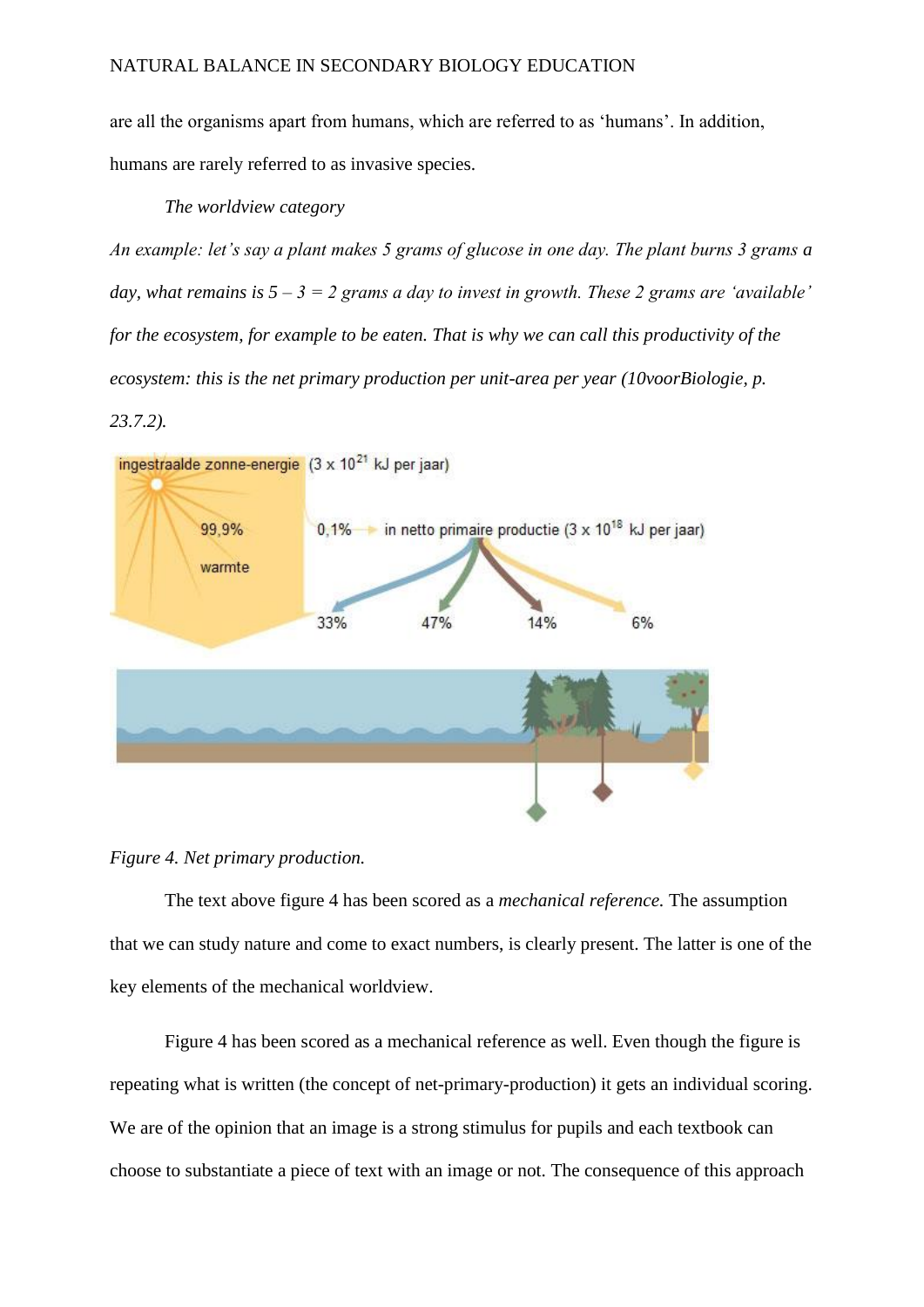is that these pages weigh double in the textbook analysis. The words in the image from left to right can be translated as: *solar radiation, warmth* and *in net primary production (kJ a year).*

## *3.4 Interviews*

The interviews that have been held were structured one-to-one interviews. All interviews have been held by the same researcher and have been held according to Densombe's *The Good Research Guide* (2014, pp. 172-195). The aim of the interviews is to get more insight in the development of the textbooks and to see if the personal views of the editor or lack of knowledge regarding NB influences the content regarding this topic. To be able to do this the interviews have been analysed using the constant comparative method (Boeije, 2002). This method implies that all the questions of the three interviews are compared to one another. Each interview is also lain beside the research question of this article.

All the interviews have been held in the native language of the participants which is Dutch. All interviewees have been asked the same questions which are listed in appendix C (including a translation in English). A summary of the interviews is treated in the results (section 4.2).

### *3.5 Participants*

The participants of the interviews consisted of lead editors directly involved in the editing of the ecology section. We chose lead editors and not writers of the texts because lead editors make the final decisions. In addition, they have the authority to return texts that they find insufficient or too subjective. Therefore the lead editors are considered to have the most influence on the content of the chapters.

The participants were not informed beforehand on all the topics of this research. The only information they got on this was that 'the research is about the way we look at nature'.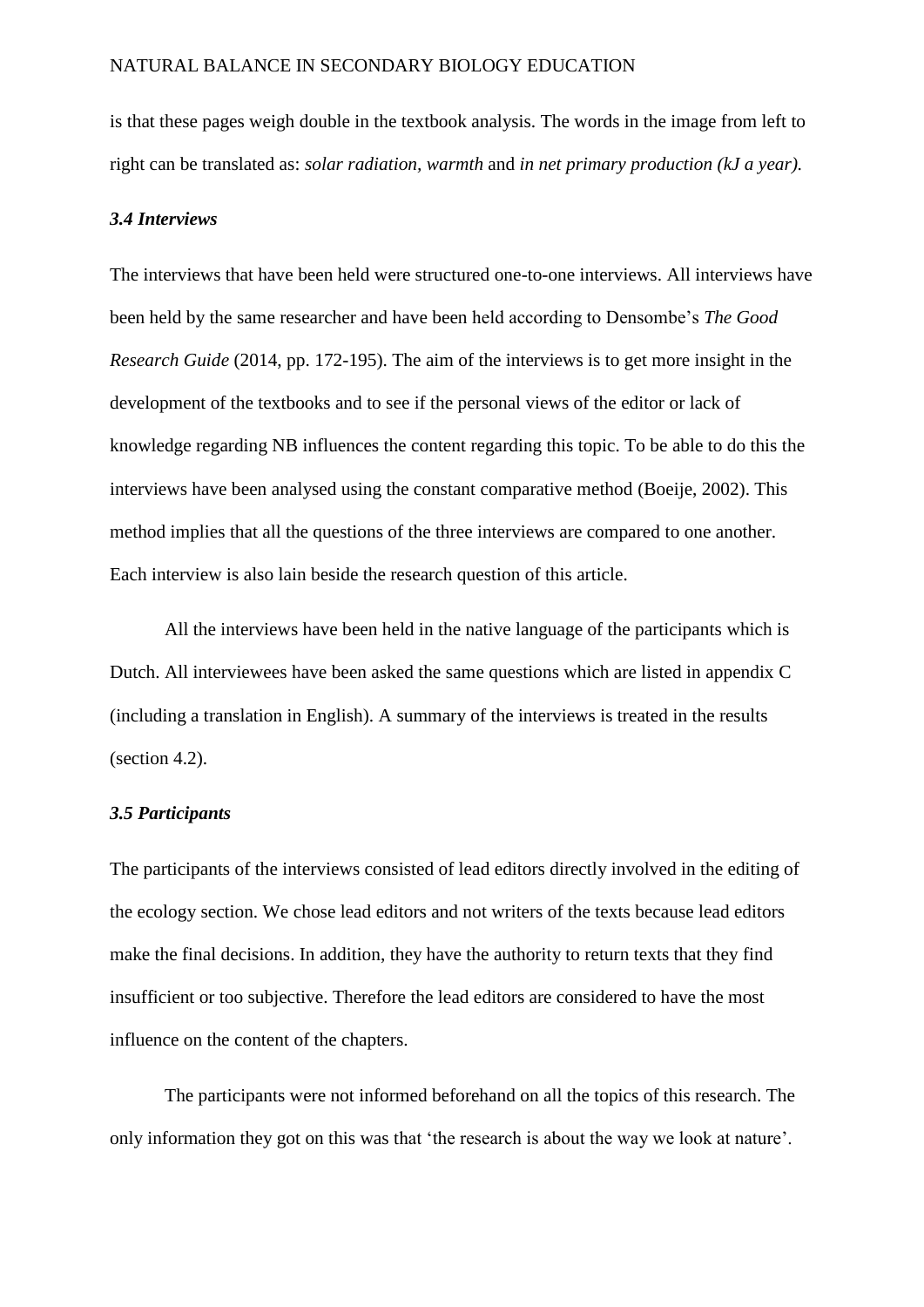The reason for this discretion is that information about the aims of this research could possibly influence their answers.

## **4. Results**

#### *4.1.1 The textbooks analysis*

The most relevant results of the data analysis are shown below. (The complete data-set is stored at the servers of the University of Utrecht and available on request.) We have used abbreviations of the names of the books in the tables. For the textbooks, with the exception of Nectar (which remains Nectar), these are: $10vBio = 10voorBiologie$  and BvJ = BiologievoorJou. For the teacher guide these are: Eco L&O = Ecologie Leren & Onderwijzen and  $Cambell = Campbell Biology: Global edition.$ 

## *4.1.2 Equilibria*

In Table 2a the number of the times equilibrium is mentioned is shown for each of the textbooks. In Table 2b the number of the times equilibrium is mentioned is shown for each of teacher guidebooks. The percentage of stable equilibria (SE) is shown as well. All of the textbooks and teacher guidebooks mention equilibria multiple times. In All of the textbooks more than half of the cases refer to an SE.

| Table 2a                                        |          |     |           | Table 2b                                                 |                   |         |
|-------------------------------------------------|----------|-----|-----------|----------------------------------------------------------|-------------------|---------|
| Equilibria word count for each of the textbooks |          |     |           | Equilibria word count for each of the teacher guidebooks |                   |         |
|                                                 | Textbook |     |           |                                                          | Teacher guidebook |         |
| Category                                        | Nectar   | BvJ | 10voorBio | Category                                                 | Campbell          | Eco L&O |
| equilibria                                      | 9        | 15  | 17        | N equilibria                                             | 4                 | q       |
| of which stable                                 | 90       | 73  | 53        | of which stable                                          | 75                | 22      |
| (%)                                             |          |     |           | (%)                                                      |                   |         |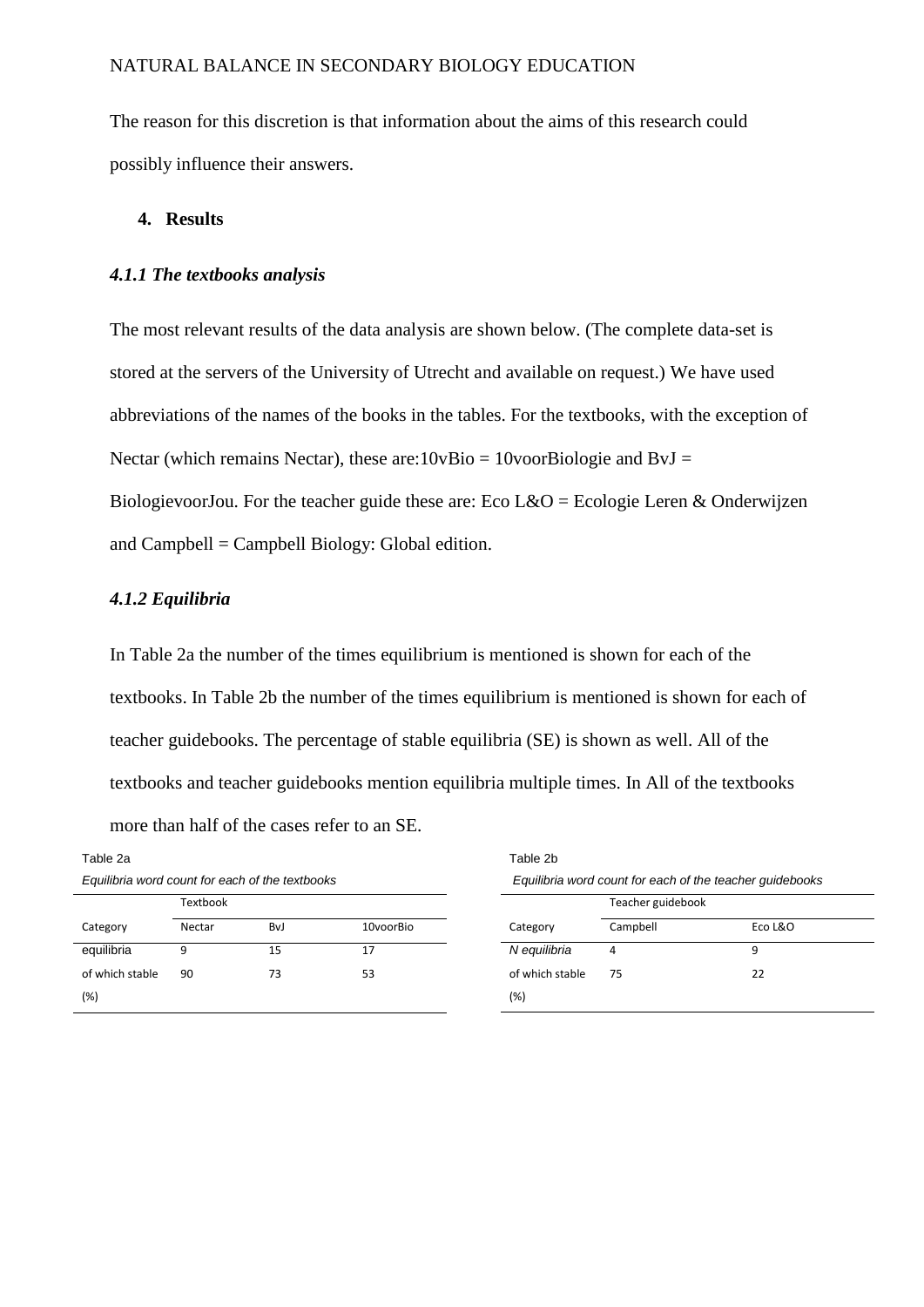In Table 3a an exemplary quote including the term equilibrium is shown for each of the textbooks. In Table 3b an exemplary quote including the term equilibrium is shown for each of the teacher guidebooks. The textbook 10voorBiologie mentions that the SE are theoretical and that you will not find this within nature. Both teacher guidebooks indicate that the term equilibrium belongs to a previous ecological paradigm. Within the teacher guidebooks is mentioned in every instance, in which the SE is mentioned, how it is currently in debate within the ecological scientific community and no longer considered to be true to nature.

An argument in favour of teaching something that is purely theoretical, is that it is taught for instrumental purposes. Even though the SE does not exist, the SE is used as a tool to be able to understand certain ecological phenomena. If it is applied in such a manner this should be clearly stated, as is done in 10vBio (see Table 4a.). Do note the term equilibrium is used several times in paragraphs of 10vBio, leading up to this statement.

We would like to add that it is hard to directly compare the textbooks to each other since the number of pages and images vary per textbook. However, it is each textbook's own choice to make the chapters that were selected for analysis as extensive as they would see fit. In general, the more important a textbook values a certain topic, the more pages are assigned to it.

Self-regulation is rarely mentioned by all books. To demonstrate how the textbooks and teacher guidebooks apply the term equilibria we made a table with an exemplary quote from each book (see Table 4a & Table 4b).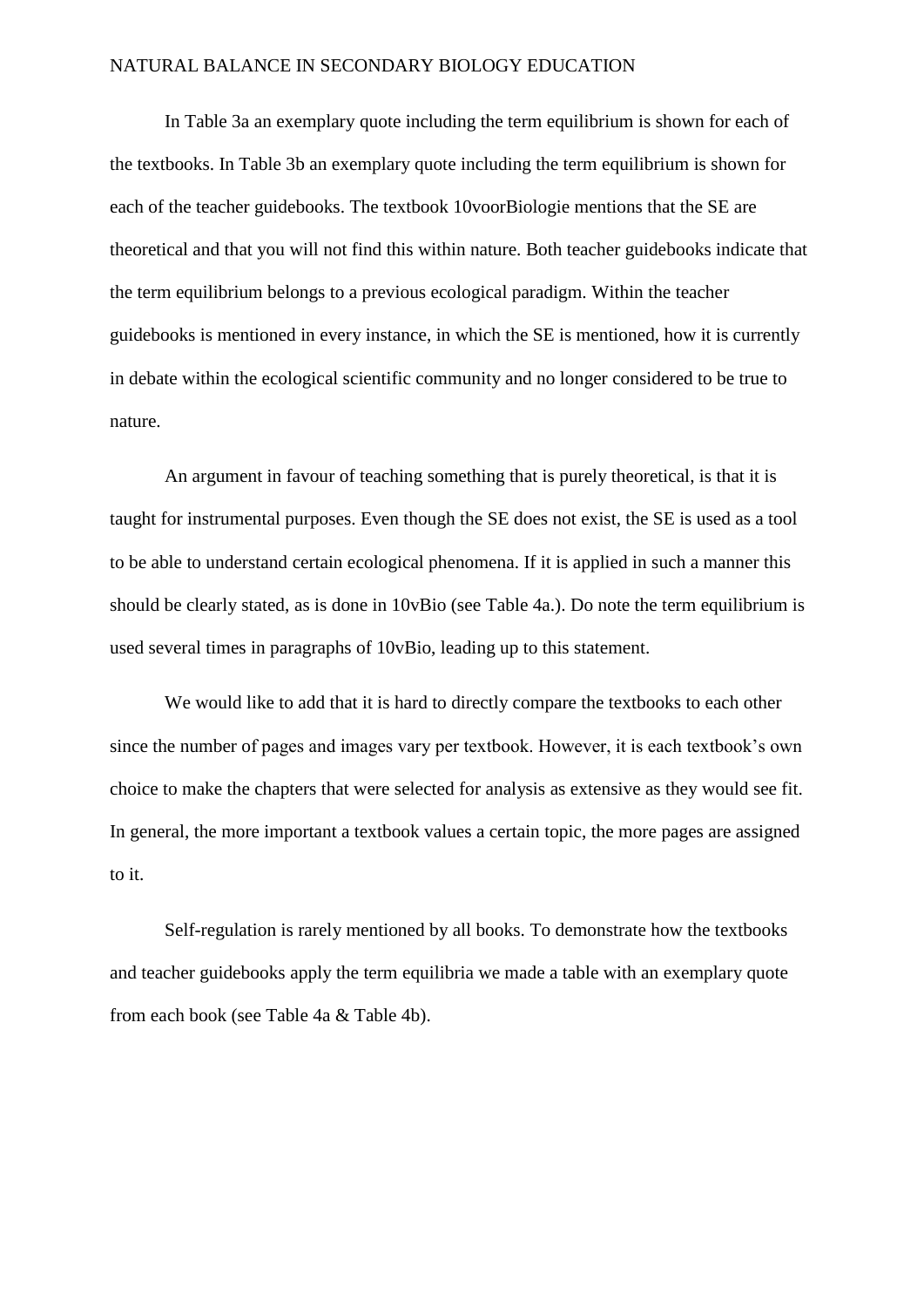#### Table 3a

Example of how the textbooks use the term equilibria.

| Textbook          | page   | Quote from the textbook                                                                                                                                                                                           |
|-------------------|--------|-------------------------------------------------------------------------------------------------------------------------------------------------------------------------------------------------------------------|
| Nectar            | 265    | Predators are not always the solution for regulating equilibria.                                                                                                                                                  |
| BvJ               | 100    | The result of this is that the density of the population oscillates around an equilibrium-point.<br>The population is now situated in a biological equilibrium. So there is self-regulation within the ecosystem. |
| 10vBio            | 23.8.4 | However, a perfect biological equilibrium does not exist.                                                                                                                                                         |
| Table 3b          |        | Example of how the teacher guidebooks use the term equilibria.                                                                                                                                                    |
| Teacher<br>method | page   | Quote from the teacher guidebook                                                                                                                                                                                  |
| Campbell          | 1294   | Decades ago, most ecologists favoured the traditional view that biological communities are at <b>equilibrium</b> , a<br>more or less stable balance, unless seriously disturbed by human activities.              |
| Eco L&O           | 69     | There are also terms that are not used within ecology anymore, while amateurs and therefor also pupils think<br>they are a part of the core of ecology, for example 'natural equilibrium'.                        |

### *4.1.3 The textbooks analysis – disturbance*

Table 4a shows how frequent disturbance references have been made for each of the textbooks. Table 4b shows how frequent disturbance references have been made for each of the teacher guidebooks. The percentage of disturbances due to human influence is shown as well. Disturbances have been mentioned more frequently and multiple times by each book. In all of the books at least two fifths of the disturbances have been assigned to human causes.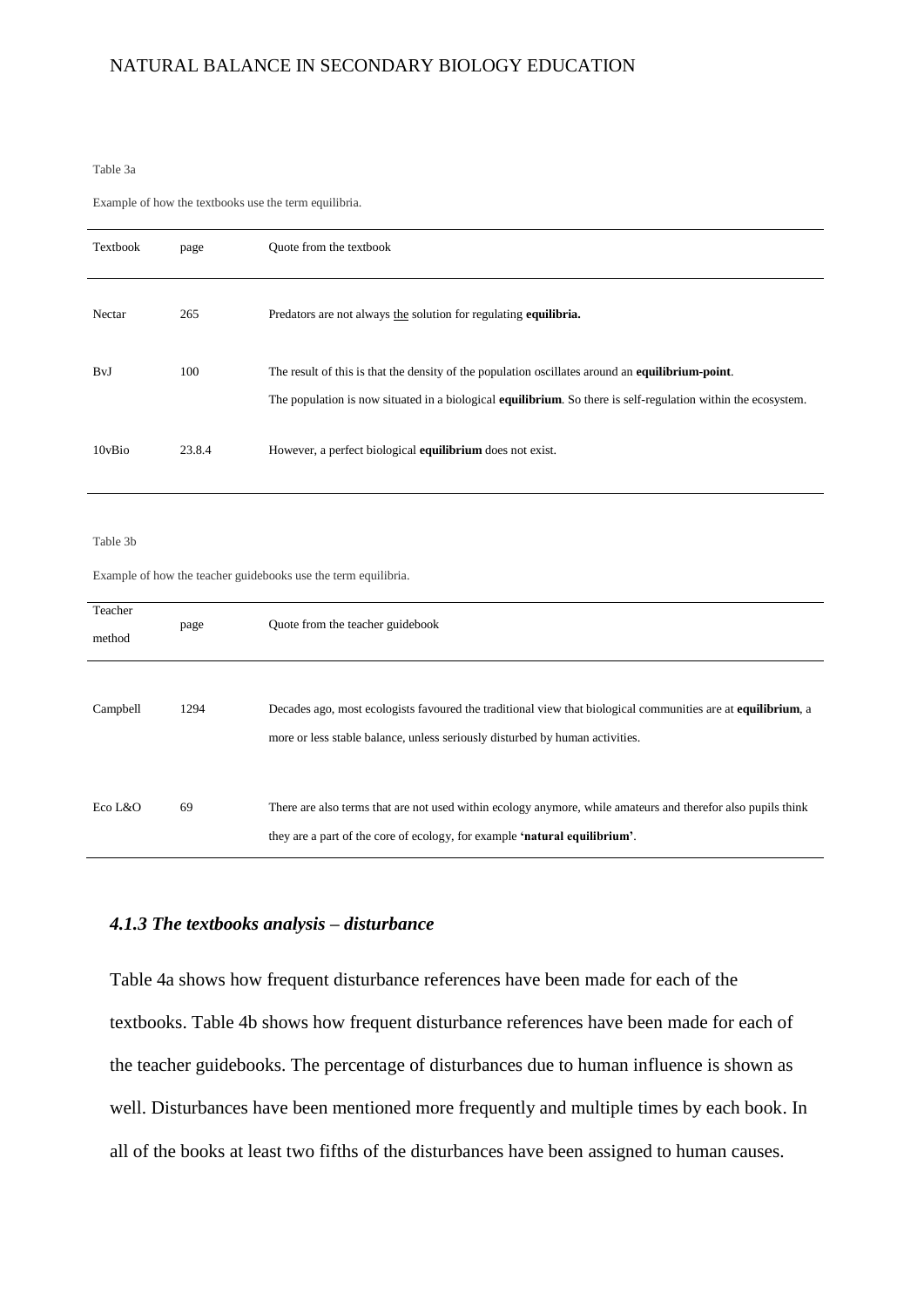The difference in quantity between Table 2a and Table 2b and the difference in quantity between Table 4a and Table 4b can be explained as follows: disturbance is a more broadly applicable term than equilibria. In addition, not the word count but disturbance *references* were monitored. To elaborate, this means that not only the literal word 'disturbance' has been counted but also other texts or sentences that describe forms of disturbance.

|                                                                        |        |     |           | Table 4b                                                               |          |         |
|------------------------------------------------------------------------|--------|-----|-----------|------------------------------------------------------------------------|----------|---------|
| Table 4a<br>Number of disturbance references for each of the textbooks |        |     |           | Number of disturbance references for each of the teacher<br>quidebooks |          |         |
|                                                                        |        |     |           |                                                                        |          |         |
| Category                                                               | Nectar | Bv. | 10voorBio | Category                                                               | Campbell | Eco L&O |
| disturbance                                                            | 18     | 29  | 42        | disturbance                                                            | 46       | 8       |
| of which human (%)                                                     | 56     | 48  | 94        | of which human (%)                                                     | 43       | 88      |

We are of opinion that a possible consequence of these percentages of human disturbance, is that pupils get the impression that the stability of nature is dependent on humans. In reality, it is the other way around. The human race is extremely dependent on nature; without plants we die. The opposite is not true. Not only do plants provide us with oxygen, they provide us with food and shelter. <sup>1</sup> We have labelled this misconception *reversed dependency* and have elaborated on this phenomenon in the discussion.

 $\overline{a}$ 

<sup>&</sup>lt;sup>1</sup> Some theories state we are not able to develop psychologically healthy without sufficient nature, in the form of plants and trees in our environment (Krcmarová, 2009).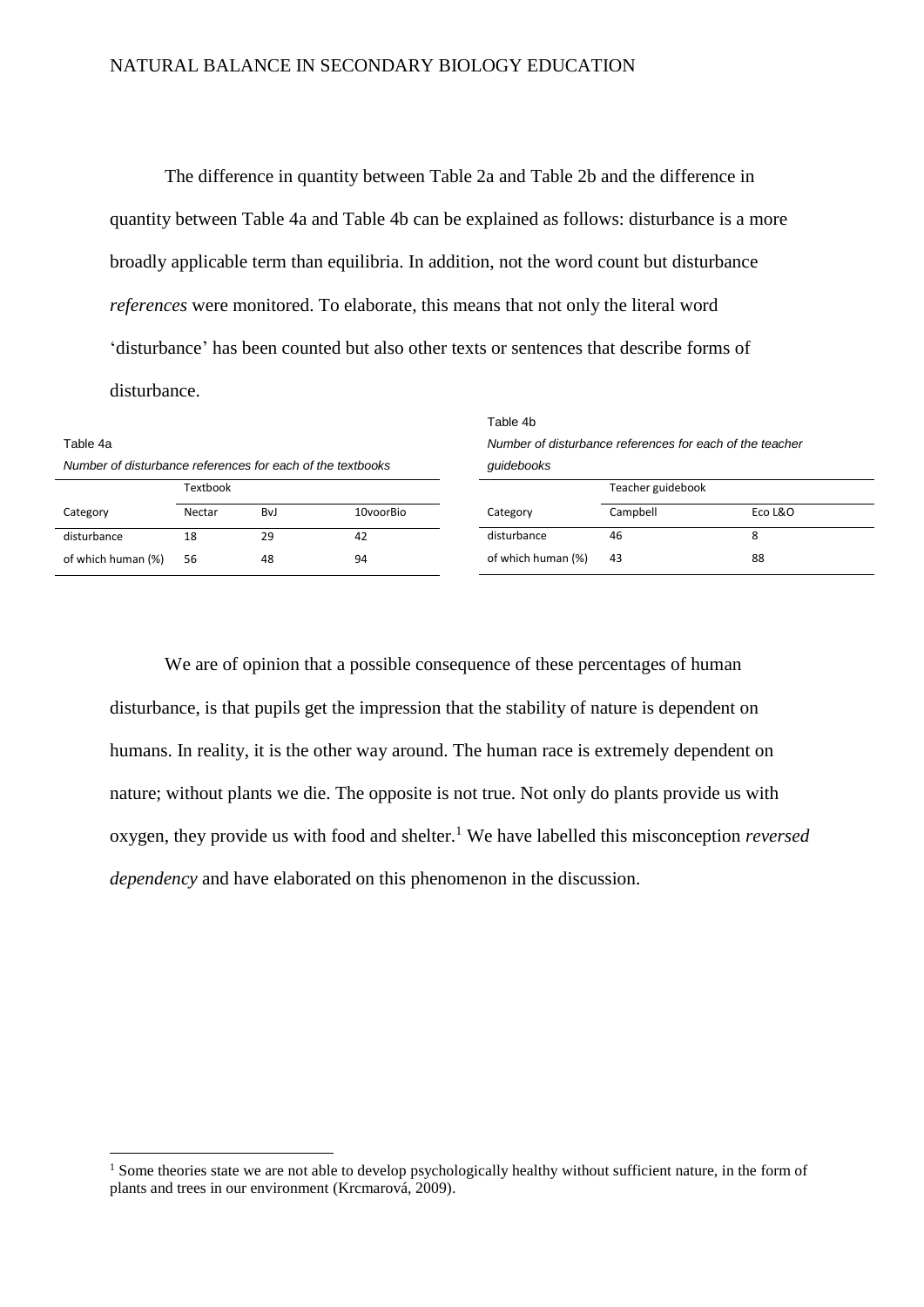## *4.1.4 Worldviews*

Table 5a shows what the percentage of mechanical references taken from the total number of worldview references for each of the textbooks is. Table 5b shows what the percentage of mechanical references is taken from the total number of worldview references for each of the teacher guidebooks.

#### Table 5a

Table 5b

The percentage of mechanical references for each of the textbooks

| Textbook  | Mechanical references (%) |
|-----------|---------------------------|
| BvJ       | 79                        |
| Nectar    | 93                        |
| 10voorBio | 89                        |

The percentage of mechanical references for each of the teacher guidebooks

| Teacher guidebooks | Mechanical references (%) |
|--------------------|---------------------------|
| Campbell           | 100                       |
| Eco L $\&$ O       | 98                        |

## *4.2 The interviews*

In this following paragraph we will present a summary of the three interviews with the participants, the lead editors of the textbooks. The majority of questions had similar responses (a list of all the questions is available in appendix C). The questions that were related to worldview of the textbook had more diverse responses. First, we will present the questions which had similar responses and second, the questions with inconsistencies between the answers.

All editors had a hard time defining nature and/or related terminology. A hard time can be defined as taking more than 30 seconds to begin formulating an answer. In reply to the question *if their textbook makes a bifurcation between man and nature?* all of the participants replied affirmatively. When asked *why?* all the participants gave answers with similar keyaspects: due to practicality, to create overview for the pupils.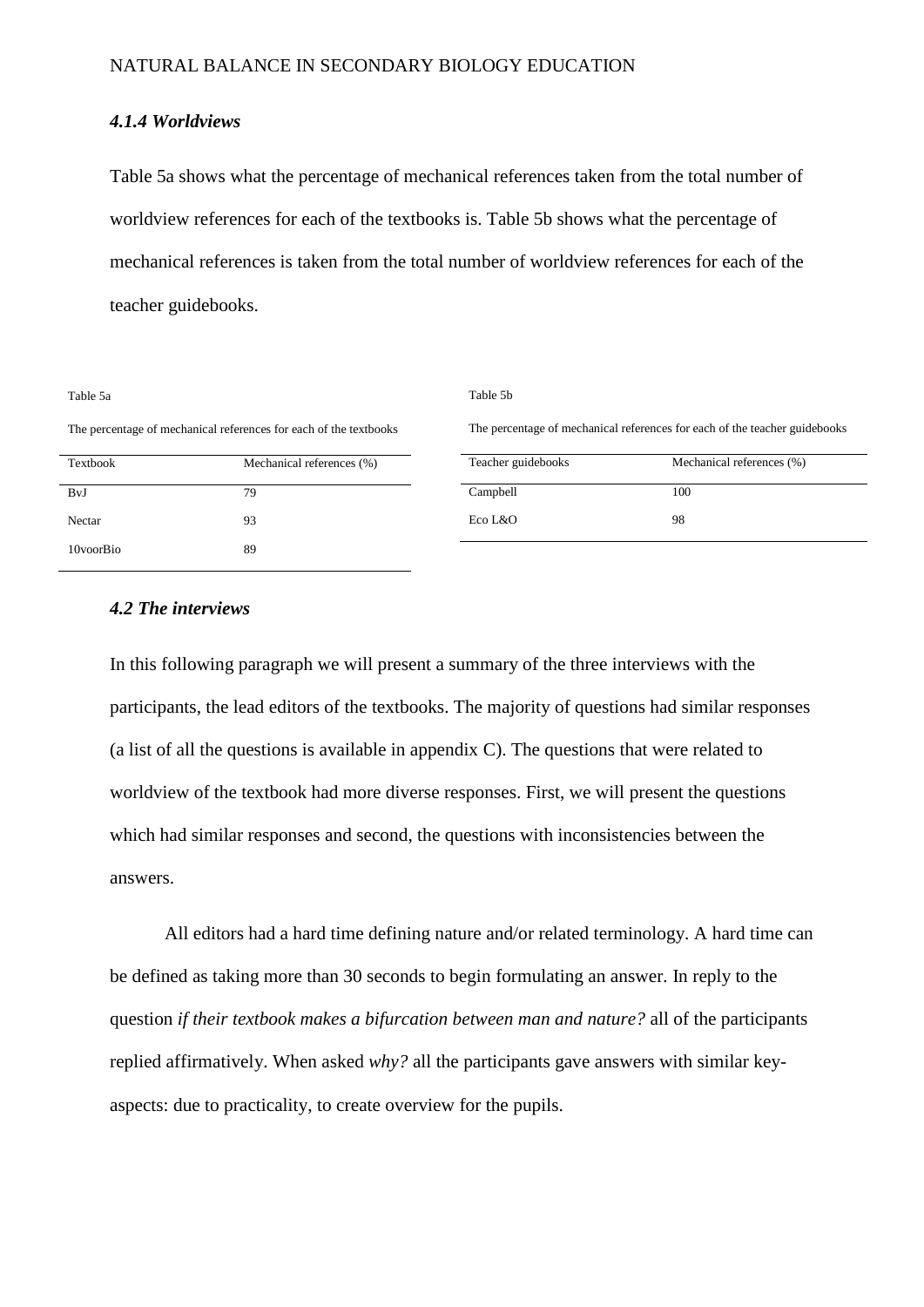Two out of the three participants replied they believed in the concept of NB. When the participants were asked more precisely about equilibria and the nature of regulation they replied these were maintained by humans. This does not fit in the *natural* balance paradigm as we have defined it within this article. A possible explanation is that the concept of NB was not explained clearly enough. Another explanation could be that the participants had inconsistencies in their personal theoretical framework. When the participants were asked *if they believed NB will occur between the large mammals of the OVP?* the reply was unanimously negative. The latter would substantiate the inconsistent framework explanation.

To get insight in the personal worldview of the lead editors, several questions have been asked that could have either have had a mechanical, a divine or an organic response. The editors gave a variety of positive answers at least once for all of the three worldviews. In reply to the question if *we are able to solve every ecological crisis heading our way?* two out of three participants answered negatively. We regard this as an *organic* response and a negative response in regard to the mechanical worldview.

We consider an answer which involves the maintaining of equilibria, like in the previous paragraph mentioning NB, a mechanical answer in relation to worldviews. One participant has replied positively to a divine worldview as well, in a question regarding nature conservation approaches.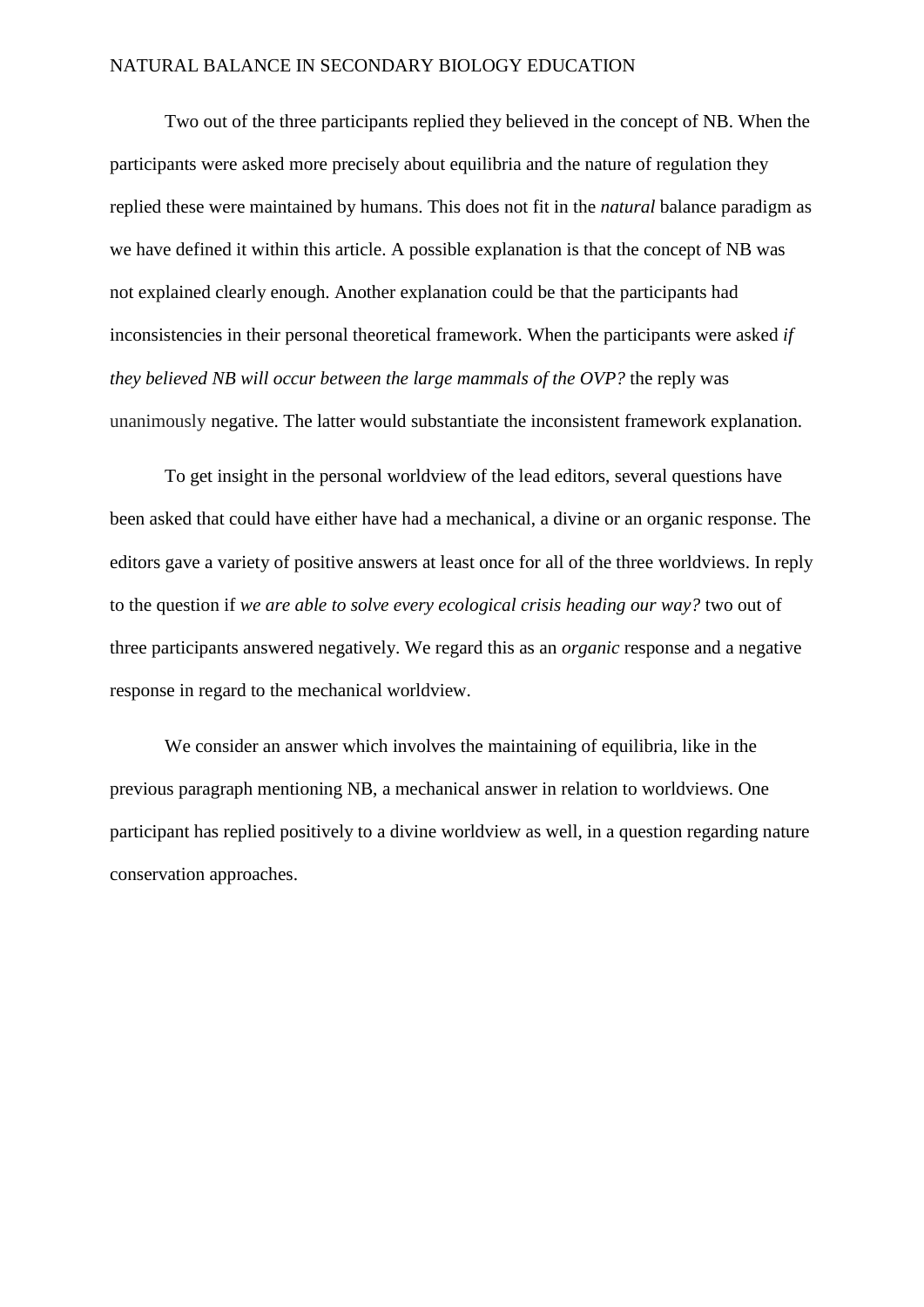## **5. Discussion**

## *5.1 Answering the research question*

To repeat the research questions that have been formulated:

*Do Dutch biology textbooks portray nature as in a state of natural balance characterized by stable equilibria, self-regulation and disturbance?*

*What is the dominant worldview from which the textbook is approaching the concept of nature and what are the consequences of this approach for how nature is portrayed?* 

We have given answers to the research question of this article in three parts:

- stable equilibria and the concept of natural balance are still present within the textbooks
- the mechanic worldview is dominant in all books
- the concept of nature is defined as uninfluenced by humans, excluding the species of humans from the concept of nature as well. We call this a dualistic conception of nature.

In the following paragraphs we will discuss each of the findings of this research in the order in which they have just been presented. We have attempted to explain each of the findings in three aspects: the reason of existence, the potential risks involved and a possible solution and/or alternative. After the worldview section we also discuss the results of the *disturbance* results and *reversed dependency.* In regard to the third finding, even though we stated the definition of nature dualistically in the introduction of this article ourselves, we would like to pay attention to several risks that involve applying this dualistic definition. We end this article with an advice for the lead editors and for biology teachers. We consider the lead editors to be inadequately informed about the latest scientific consensus regarding equilibria and natural balance.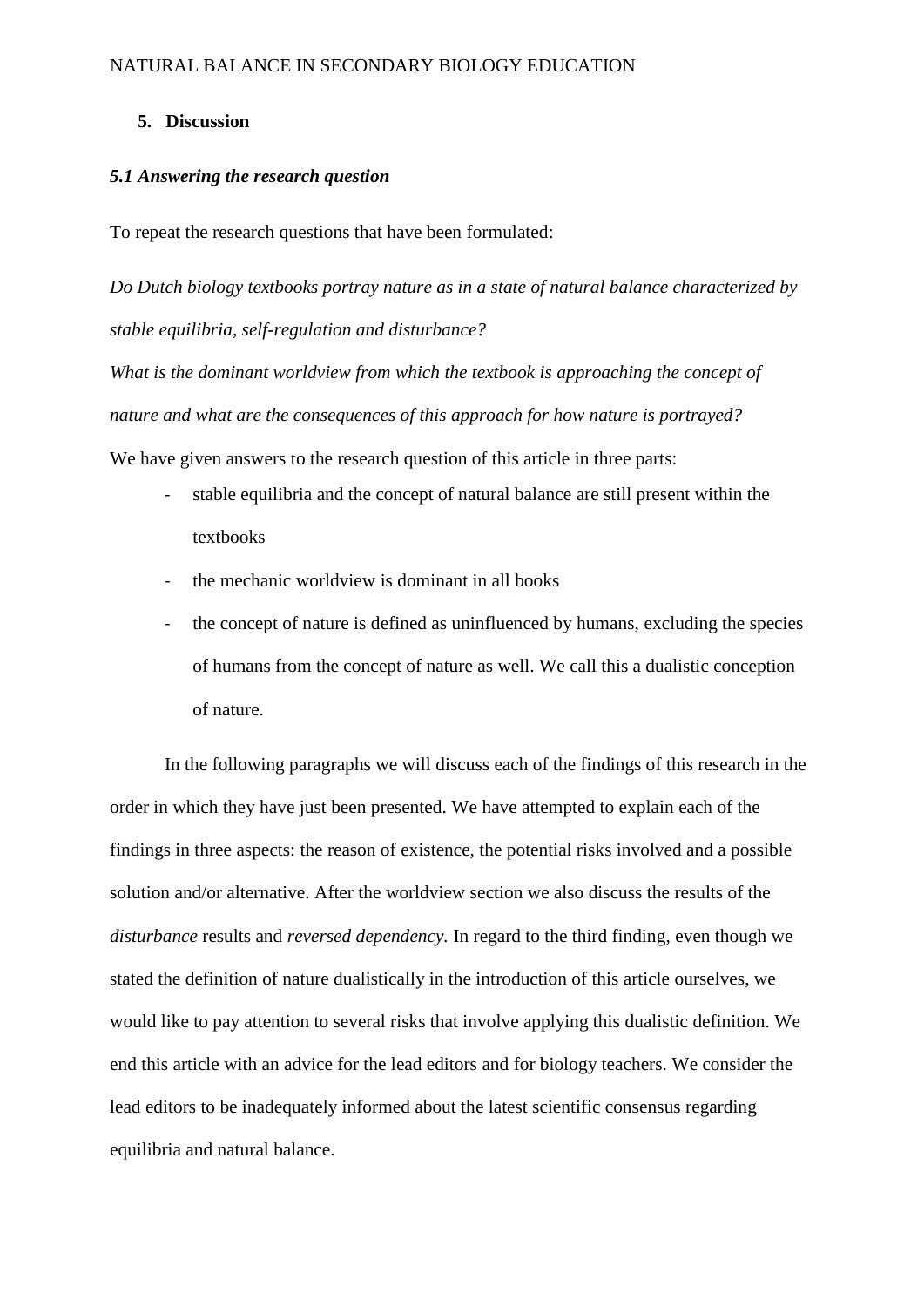## *5.2 Equilibria*

Stable equilibria are still taught up until this day within Dutch secondary biology education. Even though these equilibria never seem to occur within nature itself. The question remains, why teach something that does not exist in reality? Two possible answers could be: (1) as a tool, used purely instrumentally and (2) as a perished paradigm. The first reason could be insightful for pupils, picturing a system in balance makes it easier to realise what would bring the system out of balance. In this case it has to be absolutely clear that we are speaking of a theoretical situation, which only one textbook *10voorBiologie,* did.

The second reason could be insightful for pupils as well, as many educators have shown the value of analysing perished paradigms. By retaking thinking steps of researchers in the past pupils could get a better insight in the process of science. In addition, by being conscious that there have been many wrong or naive paradigms in the past, pupils can become aware that truth is a social construct. At this moment both teacher guidebooks but none of the textbooks are applying it in this manner (see Table 3a & 3b).

We can speculate about the discrepancy in appliance of the term equilibria in the textbooks and in the teacher guidebooks. We came to think of two explanation for this phenomenon. The first explanation is that the teacher guidebooks, as expected, are clearly better up to date to the latest scientific consensus. The second conclusion is that there is some nuance lost in the translation from teacher guidebooks to textbooks. Some of the lead editors informed us that the teacher guidebooks are used as a source when designing the textbooks.

We are of opinion that to keep teaching about (stable) equilibria and about the theory of evolution is inconsistent. If you want to transfer the fact that nature is dynamic and constantly changing you cannot keep teaching ecological theories including equilibria. The same applies for self-regulation at the scale of ecosystems. *Equilibria* and *self-regulation* are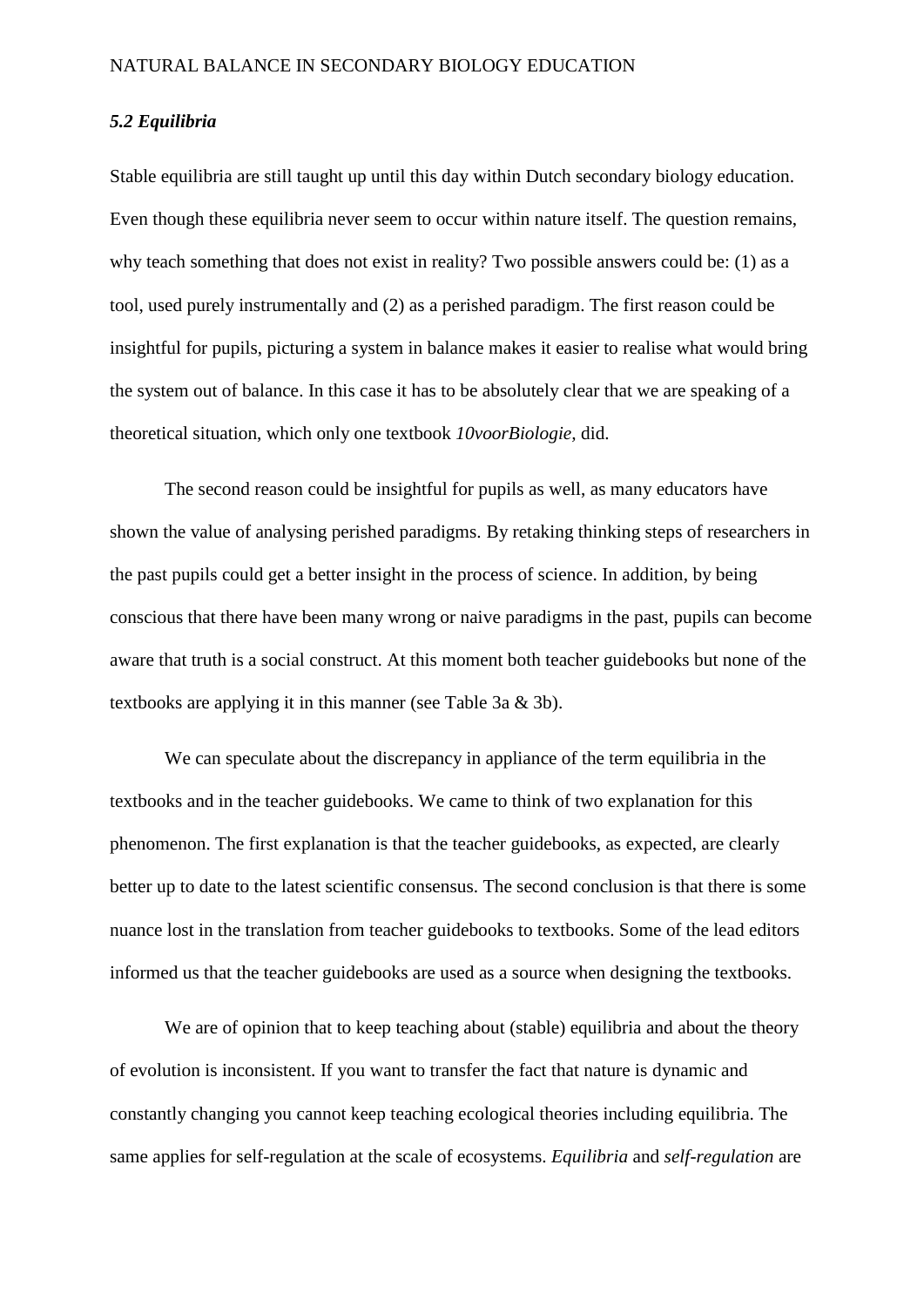such a contradiction to the theory of evolution that we propose to discard these terms. We solely propose to discard these two terms in relation to ecology and sustainability. We are not questioning the existence of self-regulation within organismic and cellular processes. Removal of these two terms is only possible if the Endterms (the curriculum guidelines in the Netherlands) are revised thoroughly. In the Endterms of 2019 both equilibria and selfregulation are still mentioned frequently.

## *5.3 The mechanical worldview*

The subject biology is presented as an exact science in secondary school. This goes hand in hand with the dominant worldview, the mechanical view found in the textbooks. As a consequence the concept of nature is also presented as exact. By doing this you might limit the pupils in approaching nature as closely as possible.

Botkin has described certain assumptions that accompany the mechanical view. The main assumption is our control over nature. A machine is predictable, timeless and we can adjust it according to our wishes (Botkin, 2012, pp. 140, 147). We have to ask ourselves if this is the right analogy in which to view nature. A lot of processes are for example irreversible or we cannot adjust them. As for predictability; we are not able to predict the weather accurately more than a week from now, the same applies for predicting the development of populations or entire ecosystems.

Botkin describes the shift from a static to a dynamic view of nature as a paradigm shift in ecology. According to Botkin the foundations of a discipline are strongly revised within a paradigm shift (2012, pp. 346, 347). This would mean the majority of ecological models will also need revision. Consequently, Botkin concludes, that relying on predicating models that still consist out of old-fashioned ecological theory and designing policy accordingly can be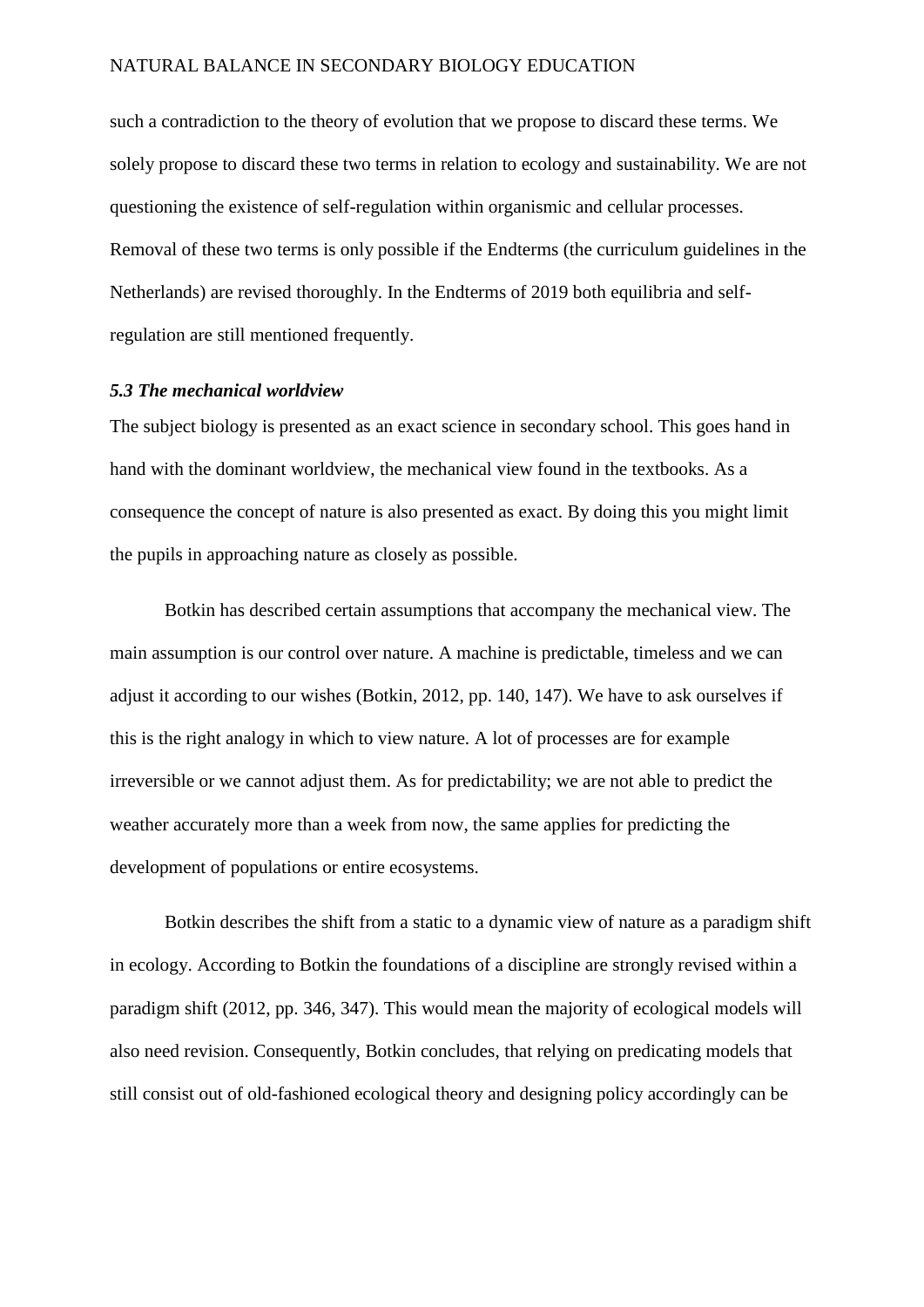harmful for nature. We tend to agree. These models give a false sense of understanding of nature as well as control over nature. 2

In addition, we consider forms of technocracy in which society believes it can resolve *every ecological crisis that is heading our way* is part of the mechanical worldview. Maybe society and biology education should dare to admit a bit more often than we are doing at this moment, that we do not understand a lot of processes taking place within nature, nor will we in the near future. As a result this will make us more cautious about the systems we are possibly destroying and bring back a sense of respect towards nature that we lost when we found our 'way out of the woods'.<sup>3</sup>

This does not mean you are not allowed to teach or do anything concerning nature conservation - to the contrary. Botkin (2012, p. xv) states: ''Once we recognize the naturalness of many kinds of changes, then nature provides us with a metric to decide among them''. Policy should be designed accordingly: adjustable and situation specific. Consequently, this is something the sustainability chapters in the textbook should teach. However, from a mechanical worldview it is often as if there is only one solution to a problem. With ecological problems and nature conservation this is rarely an adequate approach. Policy needs to be revaluated and changed annually.

Increased global warming is partly a *political problem* besides a scientific one. The same applies to the OVP, which is now becoming more of a political debate, or even a philosophical debate, rather than an ecological one. By already introducing these themes in upper secondary school, we can teach pupils that many global ecological problems we are

1

<sup>&</sup>lt;sup>2</sup> Charles Taylor describes the dominant mechanical worldview as making a "cost-benefit analysis" of every natural system in his essay *Ethics of Authenticity*. Taylor states this is a negative enterprise and typical for the decades since the industrial revolution. He calls this "the primacy of instrumental reason" (1992, p. 5). <sup>3</sup> Within risk assessment approaching a situation that one does not fully understand carefully is known as the

Precautionary Principle (Sunstein, 2002). Within climate politics it is a common principle to refer to.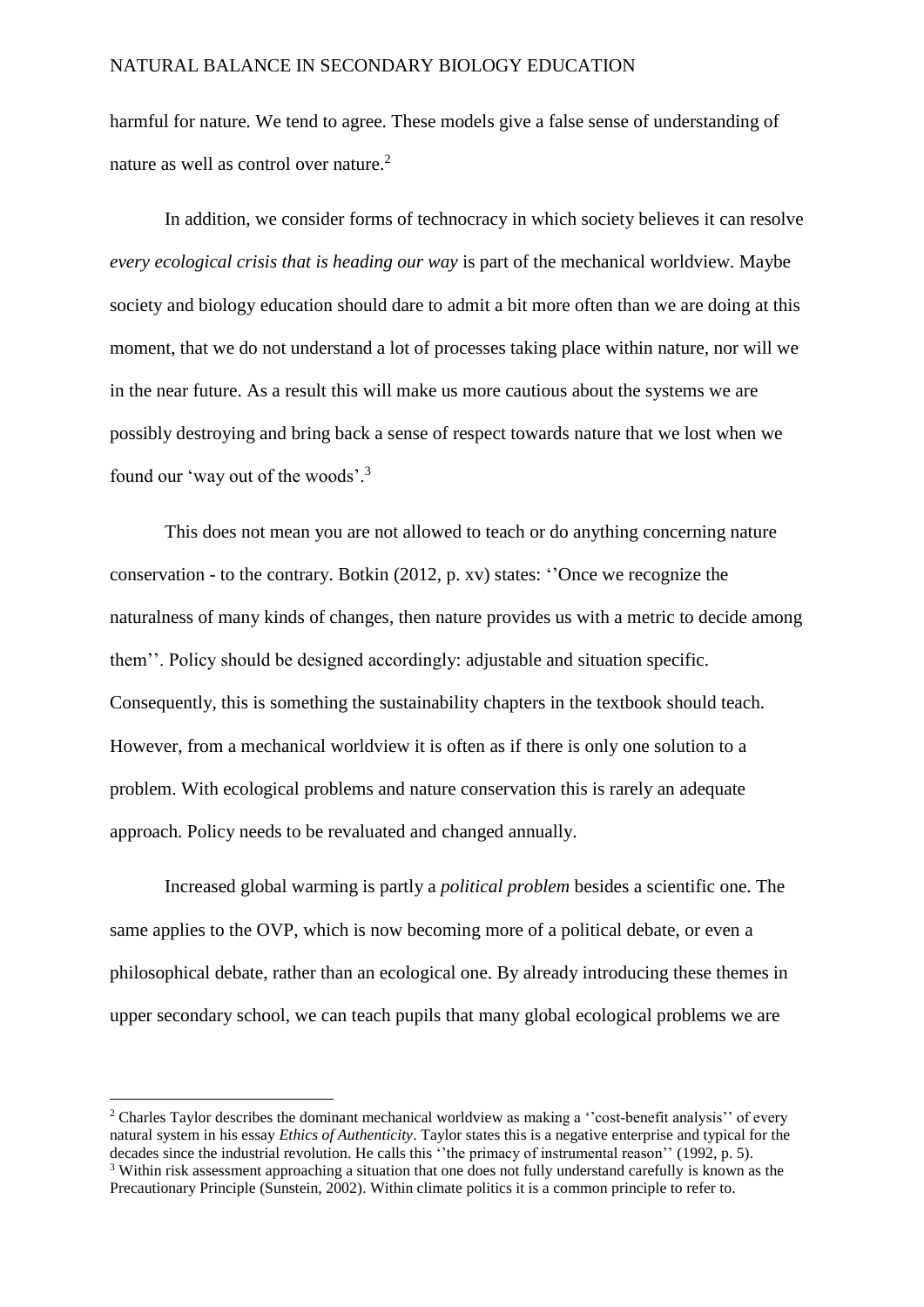facing today are not purely scientific problems but also of a political nature. These aims can be met by approaching ecological problems not solely from an exact science perspective, but from a social sciences/political perspective as well.

A final comment regarding worldviews: even if we are able to influence the majority of natural processes to our bidding, looking at nature from different perspectives will be valuable. Logically, the more perspectives, the broader and more creative the range of options to choose from will be. Therefore our suggestion is a win-win solution.

#### *Reversed dependency*

As we have shown in the disturbance results, more than half of all disturbances are attributed to human action. We are of opinion these numbers of disturbances attributed to humans combined with a dominant mechanical worldview could lead to a misconception which we labelled *reversed dependency*; the idea that nature is dependent on humans. One of the consequences of *reversed dependency* is that we promote anthropocentric thinking: thinking from a perspective in which humans are superior to other beings. Literature has shown it is easy to project anthropocentric thinking on the world around us and hard to prevent this (Kopnina, 2012; Cronon, 1996; Coley, 2015). Many pupils still believe that the world is created to suit their needs or can be forced to do so. Of course this is not the case, we are merely one of thousands and thousands of species which are inhabiting this planet.

Instead of promoting reversed dependency and anthropocentric thinking we are convinced we should be doing the exact opposite: promote ecocentric thinking. There should be more reasoning from a nature-centered point of view. Especially within the subject of biology it is important that we aim at stimulating ecocentric thinking in the pupils. Since the frequency of ecological crises will, most likely, continue to grow, it is important to teach to look at nature from different perspectives. Pupils should be stimulated to think outside of the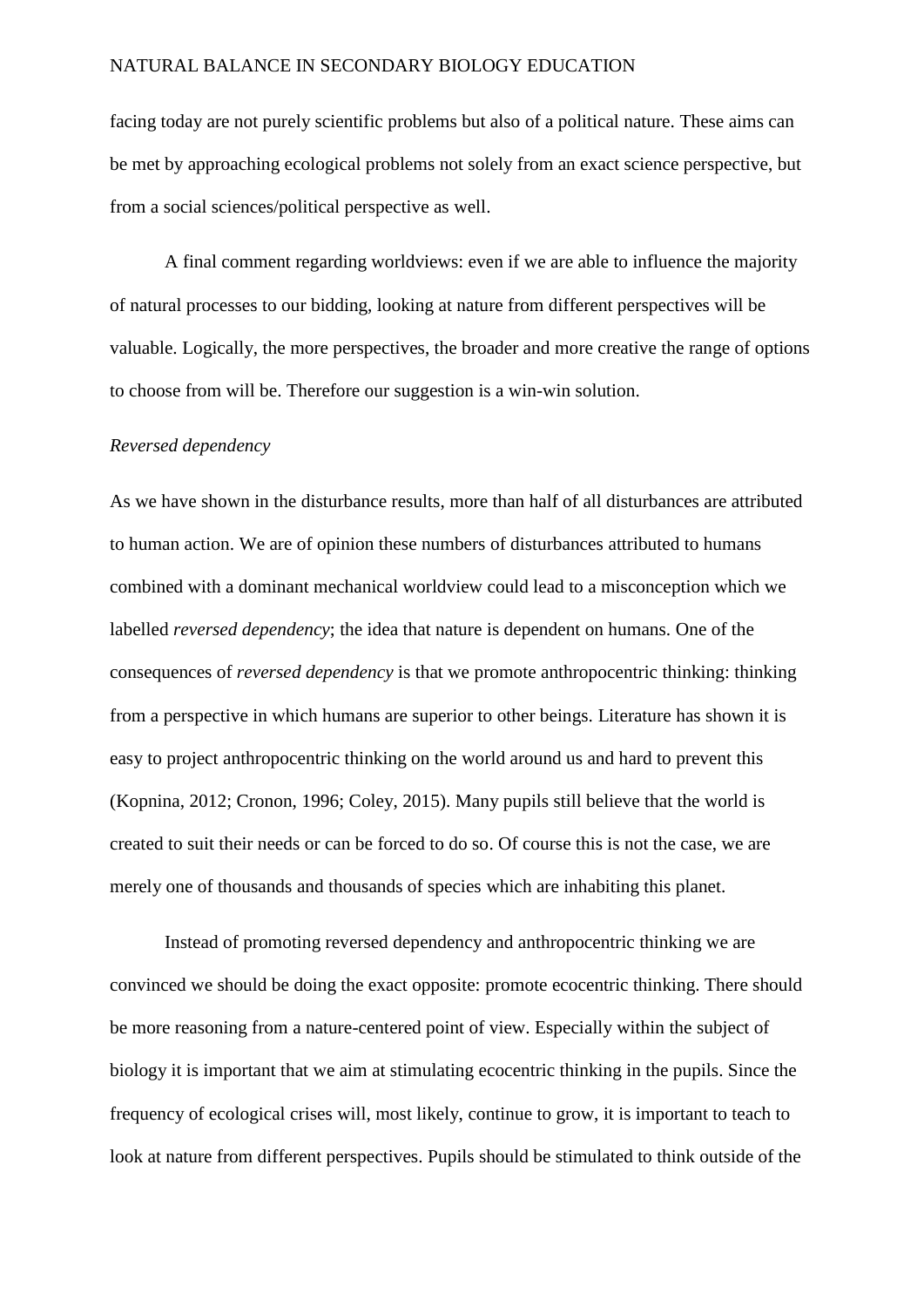anthropocentric box. That is why it is important that pupils become aware of the worldview from which they are reasoning. Without being aware of your worldview you will never be able to leave your dominant worldview (and the projections that accompany it). If we are aiming at science to be performed as objectively as possible, it is important that we will be able to discuss these views in class.

A solution to prevent solely anthropocentric thinking within biology education could be focussing on process formation instead of on the seemingly, static result. We define process formation in a biology context as follows: the natural aspects that make a functioning system and the development of these aspects within nature. By approaching natural systems from a process formation perspective it hopefully becomes clear how long it took for these systems to develop, that there are many alternative systems that could have developed and that this process is still ongoing and will never stop.

Another part of a solution to promote ecocentric thinking could be to teach the pupils to think on larger timescales than their own lifespan. A basic course of the natural history of the past billion years could aid this process. Some consider natural history as the basis for ecology (McComas, 2002). By showing the plasticity of nature and the different circumstances of, for example, gas ratios in the atmosphere, pupils will hopefully learn to 'understand' nature's true form and even come to respect it more.

## *5.4 Dualism*

An unexpected finding of this research is the dualistic definition that is applied within all of the textbooks and other ecological as well. We are aware of the fact that we chose to apply the dualistic definition in this article. The reasons for this were pragmatic, all other texts hitherto did so, so to prevent linguistical confusion we chose to copy the exact definition. To repeat the definition of the Oxford English Dictionary: ''The phenomena of the physical world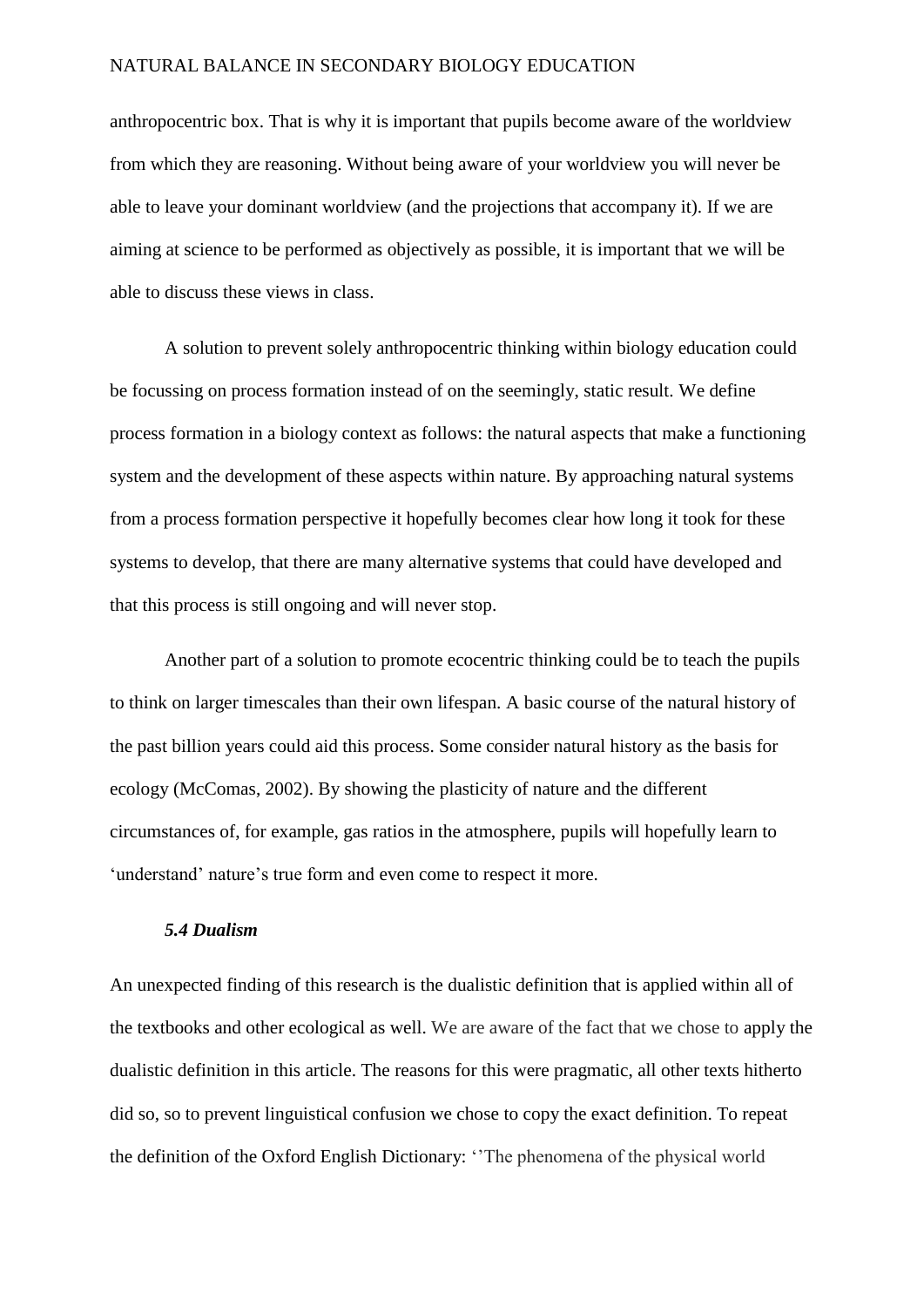collectively, including plants, animals, the landscape, and other features and products of the earth, as opposed to humans or human creations''. We would like to point out the dangers of applying this dualistic definition of the concept of nature.

Cronon (1996) points at the dangers of defining nature and excluding humans from the concept of nature: we create a dualism that is not there in reality and evade our moral responsibilities towards our surroundings. This is echoed by Lamb (1996), Schuyler (1999) and Singer (2009). In addition, from an educational perspective, when teaching the chapter evolution it becomes inconsistent to keep excluding man from nature.

Let us elaborate on the latter. By applying the dualistic definition, this inherently means that were nature is, humans are not. Or as Cronon (1996) states ''… our very presence in nature represents its fall. The place where we are is the place where nature is not''. In the textbooks the concept of nature is never defined. By not stating the definition explicitly, it is a subtle, implicit value that is being conveyed to the pupils. In addition, excluding humans from the concept of nature in the Anthropocene seems an unwise thing to do.<sup>4</sup>

As for conservation of nature, the dualistic view of nature is problematic when designing or teaching nature conservation policy. The majority of policies would most likely aim to separate man and nature. (Since as Cronon (1996) argues the mere presence of man in nature would make it none existent.) Botkin has shown an example where this separation approach fails and even causes the collapse of the population that the approach was actually trying to conserve: the Elephants in Tsavo declined rapidly when a fence was put up around the entire area (2012, pp. 25-29). The same applies for the three populations of large herbivores in the OVP. Unable to move elsewhere a carnage occurred in one winter: in the

**.** 

<sup>4</sup> Officially this epoch is called the Heliocene, but more and more historians are pleading the Anthropocene might be a better classification (Harari, 2016, pp. 83-116; Zalasiewicz, 2015; Steffen, 2007).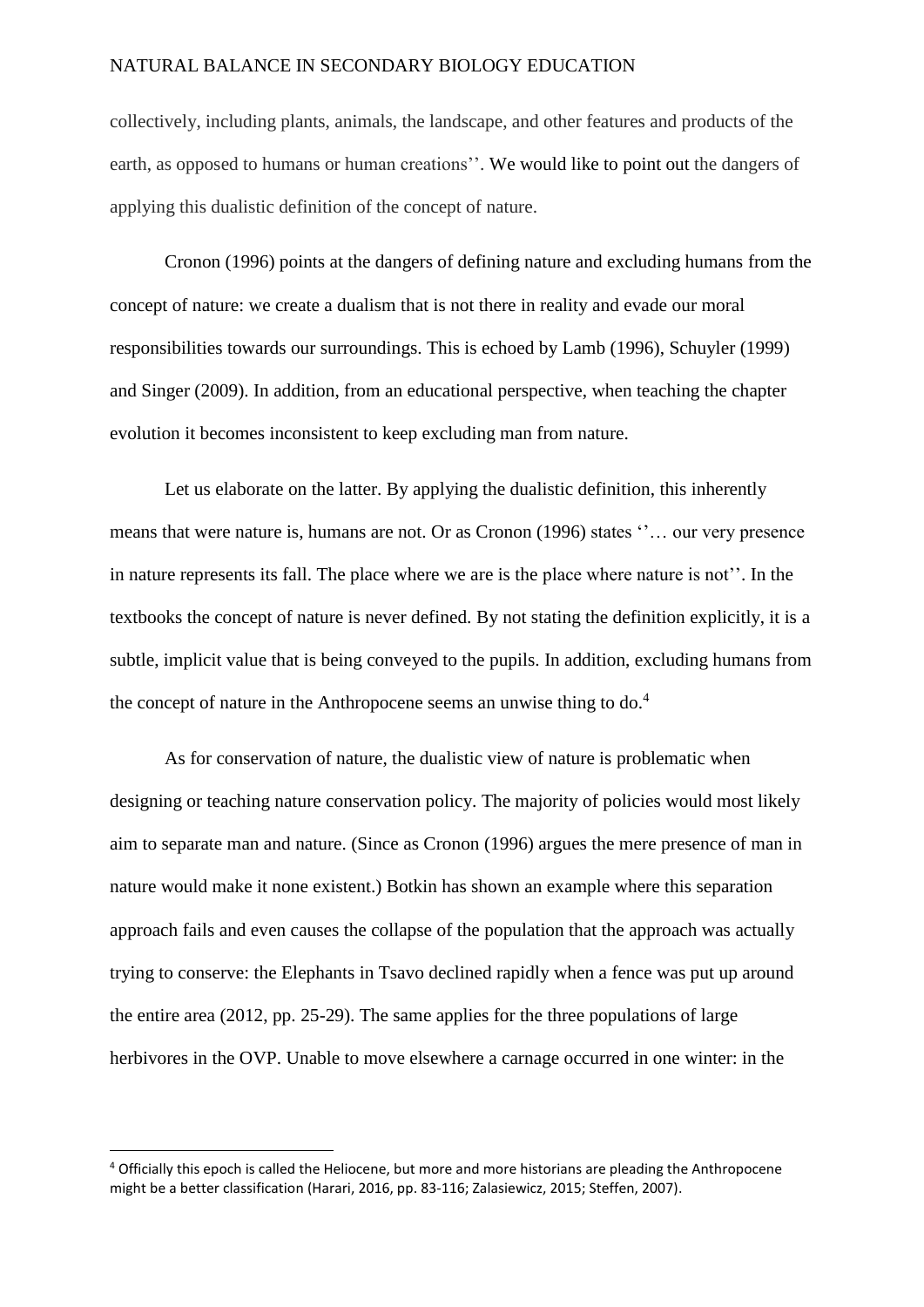first few months of 2018 more than half of the population of Red Deer and about a third of both other herbivore populations died of starvation (NRC, 11-20-2018).

To come back to the OVP example, this sanctuary shows a lot of phenomena which we have underlined in this article, hence the symbolic role. To name a few: the OVP became more of political issue than a scientific/ecological one, separating man and nature did not bring forth a natural balance or conserve one of the species of large herbivores, and our predictions of the development of the populations in the area were inaccurate, which was not the case. The OVP is a classical modern-day example of our desire for wilderness and simultaneously our desire for control of nature. We want true nature, but not the death that univocally accompanies it, certainly not in the extreme quantities in which these are taking place in the OVP. However, as long as we are in control of the deaths, through controlled killing for example, hardly anybody complains. The yearly culling of wild pigs on the Veluwe in the Netherlands is an example of the latter, as well as, all the other sanctuaries in Europe where yearly culling is accepted as a necessary measure<sup>5</sup>.

### **6. Conclusion**

1

Natural balance is still present in all of the biology textbooks that have been analysed in the form of stable equilibria. Only one of the textbooks mentioned that the stable equilibria will never be found in reality. Disturbance references are present in all of the books that have been analysed, of which over two fifths are attributed to have been caused by humans. Selfregulation has rarely been encountered in the textbooks. The mechanical worldview is the dominant view in all of the books that have been analysed. From the interviews with the lead editors we conclude that we do consider the participants to be insufficiently informed about the concept of natural balance.

<sup>&</sup>lt;sup>5</sup> The Białowieża Forest in Poland is the only exception sanctuary in Europe were no yearly culling is occurring.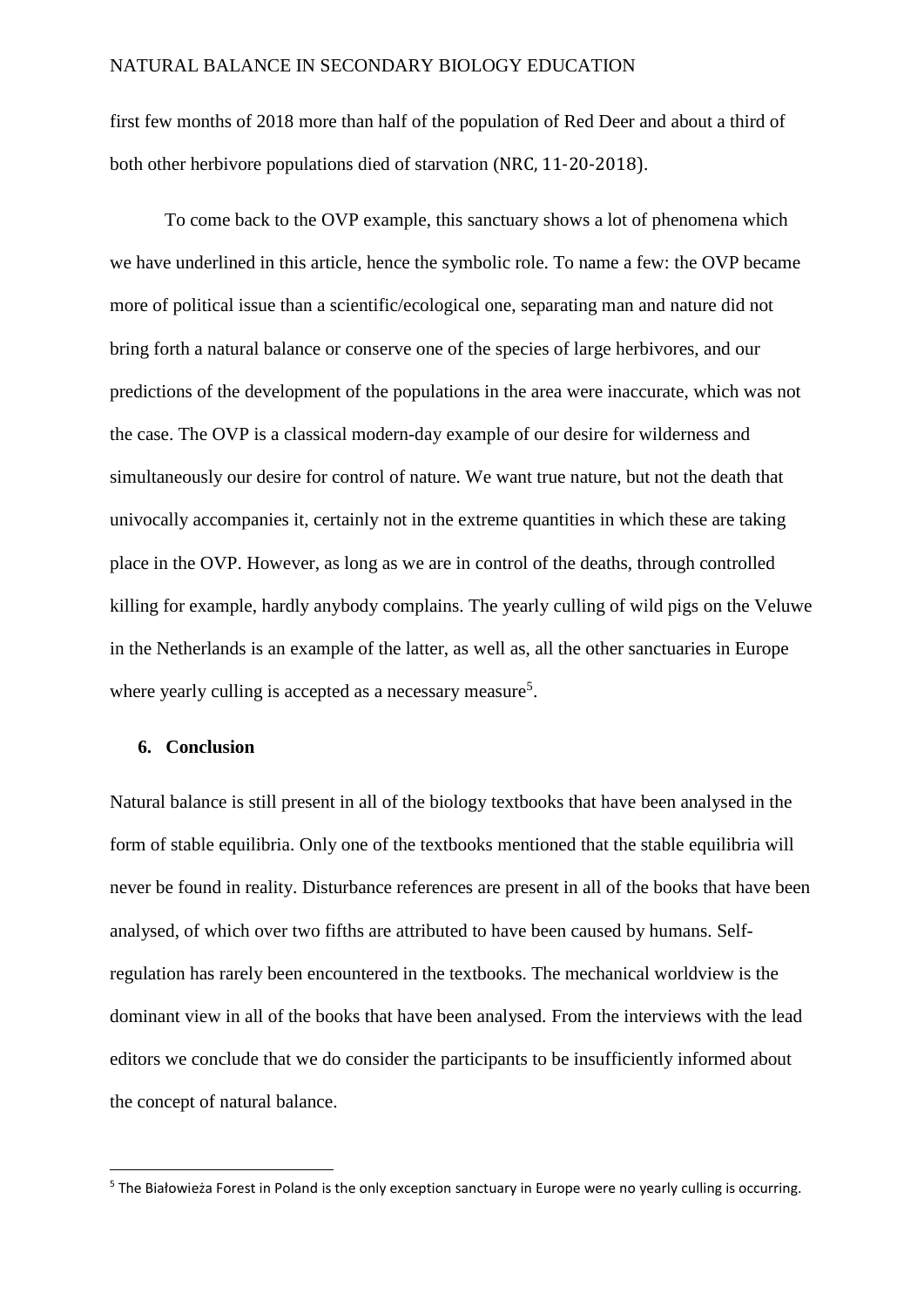## **7. Recommendations and future research**

We advise the lead editors to get up to date with the latest scientific consensus. In addition we advise the lead editors to state a clear definition of the concept of nature at the introduction of each of the textbooks. This prevents certain values regarding the concept of nature being sent to the pupils implicitly.

That said, the lead editors turn to the Endterms as a main guide when designing the textbooks. The Endterms should be researched and possibly revised. We would like to advise teachers not to rely too strongly on the textbooks. As this research has shown, there are still several inconsistencies within the ecology and sustainability chapters of the textbooks. Therefore using a textbook as a sole source to prepare a lesson is bound to lead to misunderstandings among the pupils.

As for future research, we hope to have shown a clear portrait of the inconsistencies that are present in the current curriculum. As mentioned before, we have reason to believe that the Endterms should be researched and possibly revised.

Another assumption that we came across in relation to stability was a relation between complexity and stability. Some theories state that there is a positive correlation between complexity and stability. We noticed that this theory is now being stated as a fact within the educative material that was analysed, while it is heavily debated within the scientific community. Consequences of this assumption should be researched.

Since this study was focused on secondary education it would be interesting to do exactly the same study with the focus on education within the universities. Especially the ecology and evolution courses should be researched. Because *Campbell: Global Edition* is still mandatory for all biology students, the data from this research can be used.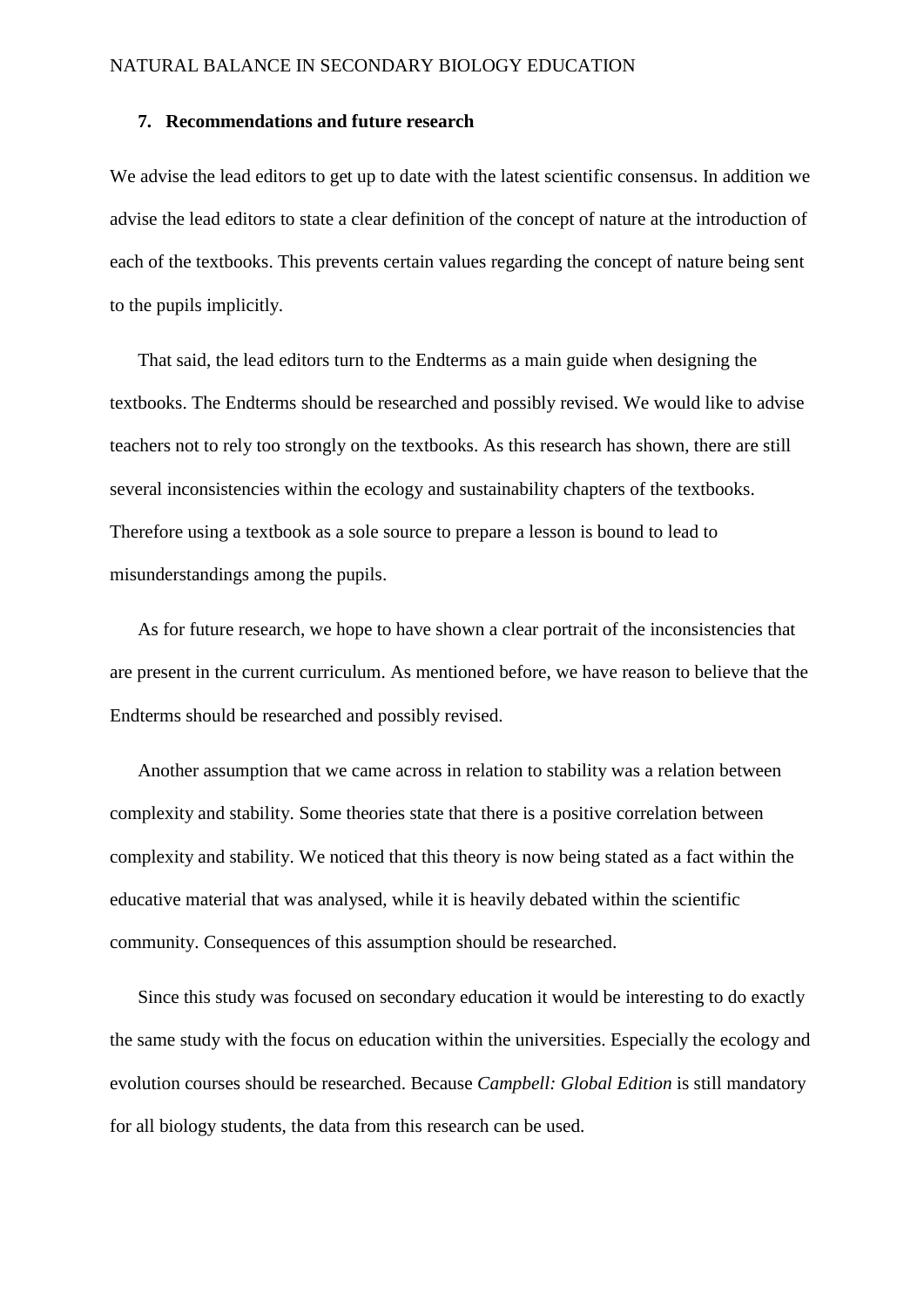# **8. Conflict of interests**

The authors see no conflict of interests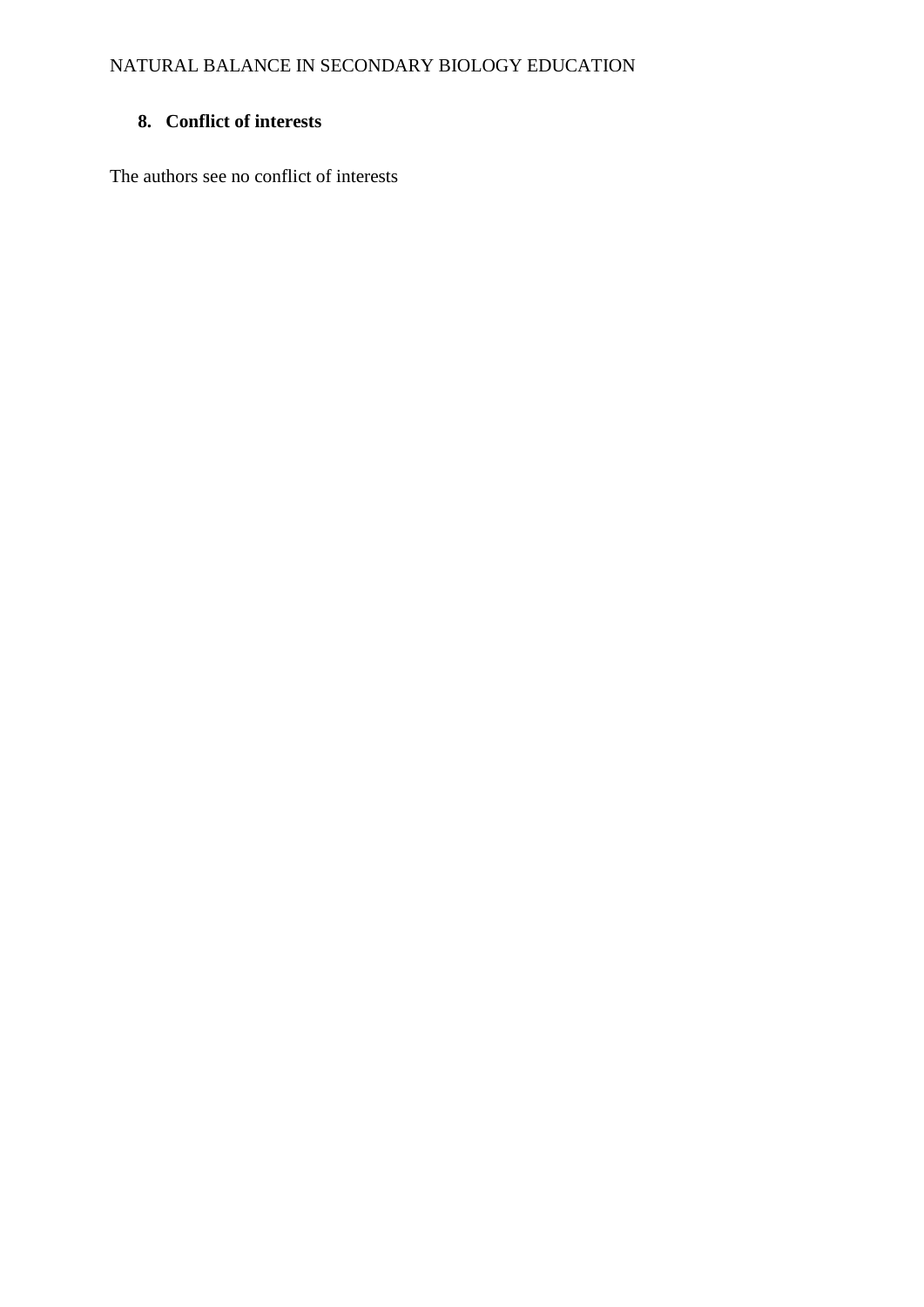#### References

- Berendse, F. (2016). *Wilde apen: Natuurbescherming in Nederland.* Zeist: KNNV Uitgeverij. doi:ISBN 978-90-5011-597-7
- Berryman, A. A. (1992). The Orgins and Evolution of Predator‐Prey Theory. *Ecology*, 1530-1535.
- Boeije, H. (2002). A purposeful approach to the constant comparative method in the analysis of qualitative interviews. *Quality and quantity*.
- Boeije, H. (2002). A purposeful approach to the constant comparative method in the analysis of qualitative interviews. *Quality and quantity*, 36(4), 391-409.
- Botkin, D. B. (1990). *Discordant Harmonies.*
- Botkin, D. B. (2012). *The Moon in the Nautilus Shell: Discordant Harmonies Reconsidered.* Oxford University Press.
- Budiansky, S. (1995) Chaos in Eden, *New Scientist*, 33-35.
- Butler, J. M. (2015). An investigation into the prevalence of ecological misconceptions in upper secondary students and implications for pre-service teacher education. . *European Journal of Teacher Education*, 38(3), 300-319.
- Chiappetta, E. L. (2007). Analysis of five high school biology textbooks used in the United States for inclusion of the nature of science. *International Journal of Science Education*, 29(15), 1847- 1868.
- Coley, J. D. (2015). Relations between intuitive biological thinking and biological misconceptions in biology majors and nonmajors. *Life Sciences Education*.
- Cronon, W. (1996). The trouble with wilderness: or, getting back to the wrong nature. *Envrionmental history*, 7-28.
- Dawkins, R. (1979). Twelve misunderstandings of kin selection. *Zeitschrift für Tierpsychologie*, 51(2), 184-200.
- Denscombe, M. (2014). Interviews. In Denscombe, *The good research guide: for small-scale social research projects* (pp. 172-195). UK: McGraw-Hill Education.
- Gough, N. (1993). Environmental education, narrative complexity and postmodern science/fiction. *International Journal of Science Education*, 15(5), 607-625.
- Hamilton, A. J. (2005). SLAC: A tool for addressing chaos in the ecology classroom. *International Journal of Mathematical Education in Science and Technology*, 36(5), 489-496.
- Harari, Y. N. (2016). *Homo Deus: A brief history of tomorrow.* Random House.
- Holling, C. S. (1973). Resilience and stability of ecological systems. *Annual review of ecology and systematics*, 1-23.
- Kopnina, H. (2012). Education for sustainable development (ESD): the turn away from 'environment'in environmental education? *Environmental Education Research*.
- Krcmarová, J. (2009). Wilson concept of biophilia and the environmental movement and the USA. Klaudyán. *Internet Journal of Historic Geography and Environmental History*.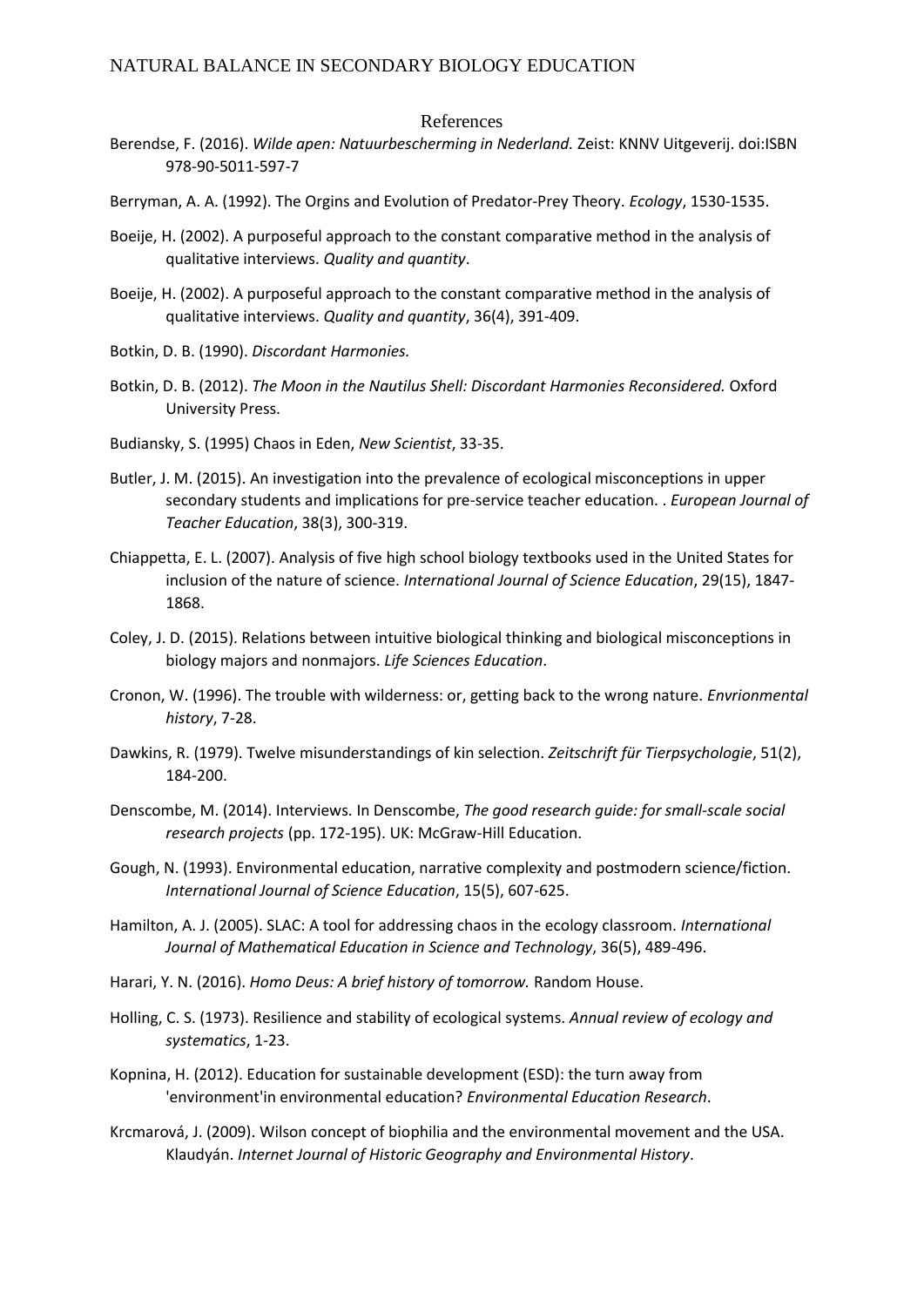Kricher, J. (2009). *the Balance of Nature.* Princeton University Press.

- Lamb, K. L. (1996). The problem of defining nature first: A philosophical critique of environmental ethics. *The Social Science Journal*.
- Leopold, A. (1970). A sand county almanac: With other essays on conservation from Round River. . *Outdoor Essays & Reflections.*
- Lotka, A. J. (1925). *Elements of Physical Biology.* Williams and Wilkins, Baltimore, Md.
- McComas, W. (2002). The ideal environmental science curriculum: I. history, rationales, misconceptions & standards. *The American Biology Teacher*, 665-672.
- Naess, A. (1973). The shallow and the deep, long‐range ecology movement. A summary. *Inquiry*, 16(1-4), 95-100.

NRC, 11-20-2018, Oscar Vermeer, Oostvaardersplassen Besluit Afschieten Grote Grazers Niet Geschorst

- NRC, 10-12-2018, Arjen Schreuder, Afschieten edelherten Oostvaardersplassen Begint
- Orr, D. W. (1992). *Ecological literacy: Education and the transition to a postmodern world.* Suny Press.
- Ramnarain, U. D. (2016). An analysis of South African Grade 9 natural sciences textbooks for their representation of nature of science. *International Journal of Science Education*, 38(6), 922- 933.
- Read, R. &. (2017). The Precautionary Principle Under Fire. *Environment: Science and Policy for Sustainable Development*, 59(5), 4-15.
- Schuyler, A. E. (1999). Defining nature and protecting rare plants. *Ecological Restoration*.
- Singer, P. (2009). Speciesism and moral status. *Metaphilosophy*, 40(3‐4), 567-581.
- Sprugel, D. G. (1991). Disturbance, equilibrium, and environmental variability: what is 'natural'vegetation in a changing environment? *Biological Conservation*.
- Steffen, W. C. (2007). The Anthropocene: are humans now overwhelming the great forces of nature. *AMBIO: A Journal of the Human Environment*, 36(8), 614-621.
- Sunstein, C. R. (2002). Beyond the precautionary principle. *University of Pennsylvania Law Review*, 151, 1003.
- Taylor, C. (1992). *The ethics of authenticity.* Harvard University Press.
- Volterra, V. (1928). Variations and fluctuations of the number of individuals in animal species living together. *ICES Journal of Marine Science*, 3(1), 3-51.
- Williams, G. C. (2018). *Adaptation and natural selection: A critique of some current evolutionary thought (Vol. 61).* Princeton university press.
- Zalasiewicz, J. W. (2015). When did the Anthropocene begin? A mid-twentieth century boundary level is stratigraphically optimal. *Quaternary International*, 383, 196-20.